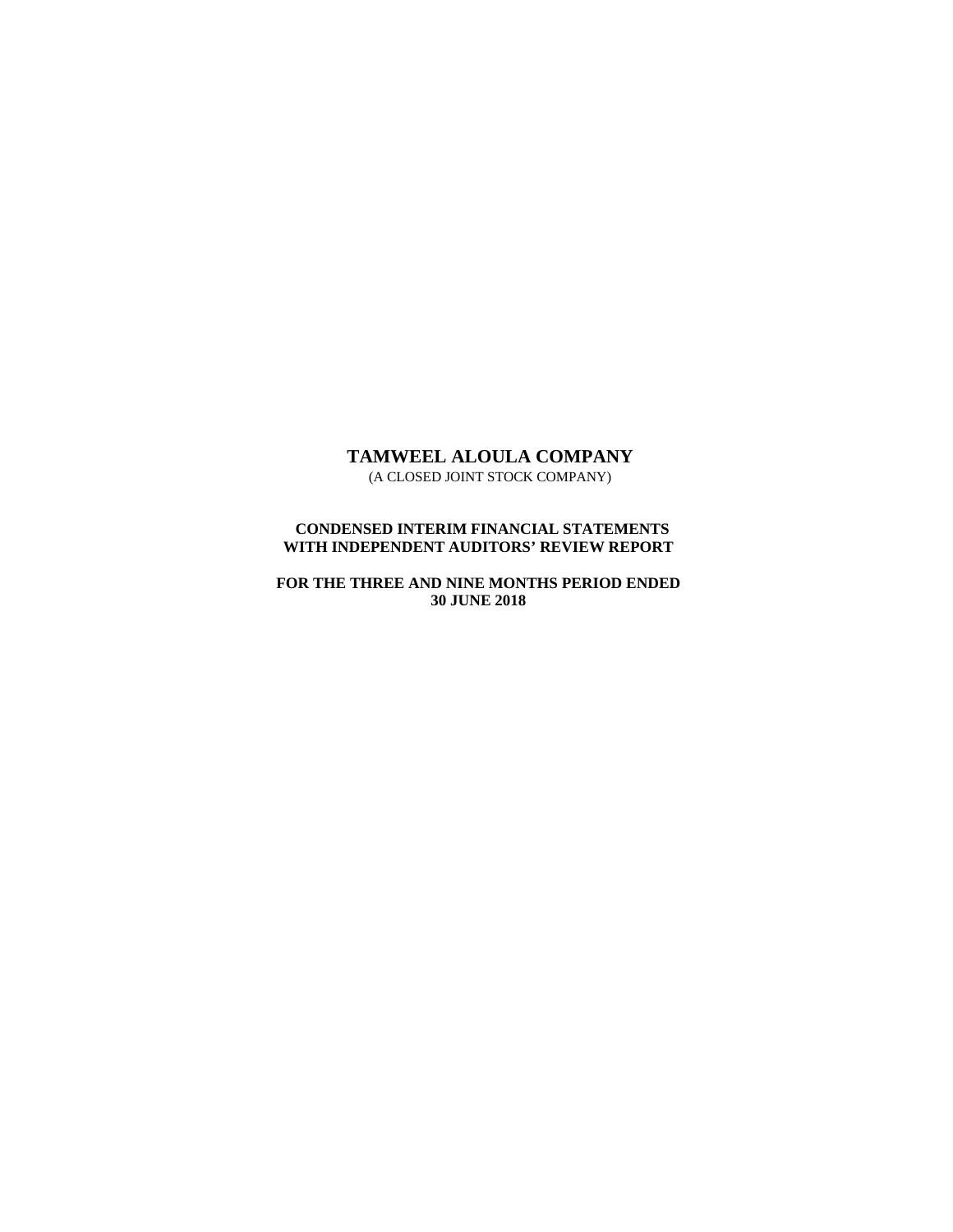# **TAMWEEL ALOULA COMPANY**  (A CLOSED JOINT STOCK COMPANY) **CONDENSED INTERIM FINANCIAL STATEMENTS FOR THE THREE AND NINE MONTHS PERIOD ENDED 30 JUNE 2018**

(Expressed in Saudi Riyals)

| <b>PAGE</b> |
|-------------|
|             |

| ×<br>۰. |  |
|---------|--|
|         |  |

| Independent auditors' review report                    |          |
|--------------------------------------------------------|----------|
| Condensed statement of financial position              |          |
| Condensed statement of profit or loss                  | 2        |
| Condensed statement of comprehensive income            | 3        |
| Condensed statement of cash flows                      | 4        |
| Condensed statement of changes in shareholders' equity | 5        |
| Notes to the condensed interim financial statements    | $6 - 16$ |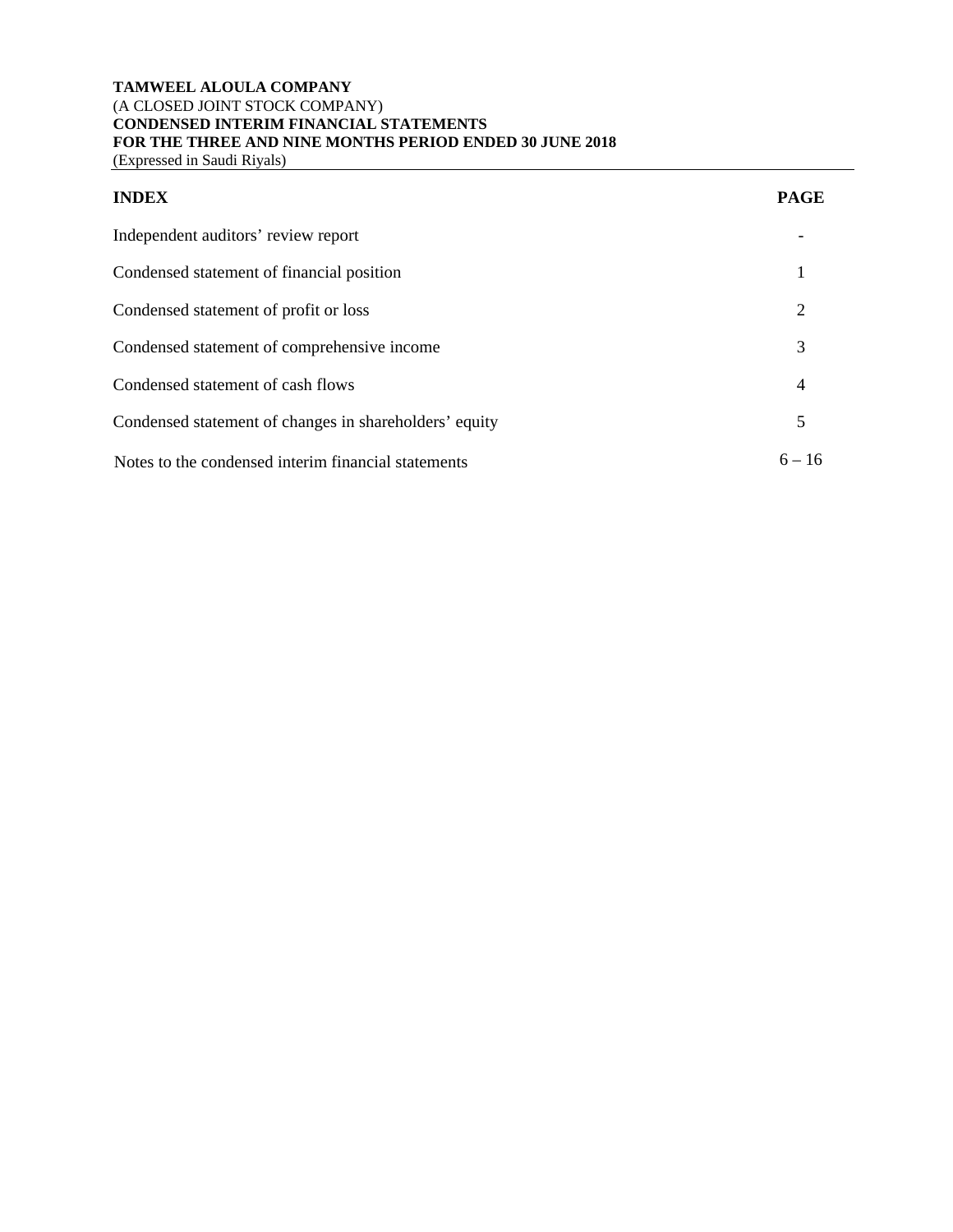

KPMG Al Fozan & Partners

Certified Public Accountants 1st Floor, Battoyor Tower King Saud Road, Al Safa P.O. Box 4803 Al Khobar, 31952 Kingdom of Saudi Arabia

Telephone +966 13 816 2999 Fax +966 13 816 2888 Internet www.kpmg.com/sa

Licence No. 46/11/323 issued 11/3/1992

# Independent Auditors' Report On Review Of Interim Financial Statements

**The Shareholders Tamweel AlOula Company Closed Joint Stock Company Dammam Kingdom of Saudi Arabia**

## **Introduction**

We have reviewed the accompanying 30 June 2018 condensed interim financial statements of **Tamweel AlOula Company ("the Company")** which comprises:

- the condensed statement of financial position as at 30 June 2018;
- the condensed statement of profit or loss for the three months and nine months periods ended 30 June 2018;
- the condensed statement of comprehensive income for the three months and nine months periods ended 30 June 2018;
- the condensed statement of changes in shareholders' equity for the nine months period ended 30 June 2018;
- the condensed statement of cash flows for the nine months period ended 30 June 2018; and
- the notes to the condensed interim financial statements.

Management is responsible for the preparation and presentation of these interim condensed financial statements in accordance with IAS 34 "Interim Financial Reporting" as modified by the Saudi Arabian Monetary Authority ("SAMA") for the accounting of zakat and income tax. Our responsibility is to express a conclusion on these condensed interim financial statements based on our review.

## **Scope of review**

We conducted our review in accordance with the International Standard on Review Engagements 2410, 'Review of Interim Financial Information Performed by the Independent Auditor of the Entity' that is endorsed in the Kingdom of Saudi Arabia. A review of interim financial statements consists of making inquiries, primarily of persons responsible for financial and accounting matters, and applying analytical and other review procedures. A review is substantially less in scope than an audit conducted in accordance with International Standards on Auditing that are endorsed in the Kingdom of Saudi Arabia, and consequently does not enable us to obtain assurance that we would become aware of all significant matters that might be identified in an audit. Accordingly, we do not express an audit opinion.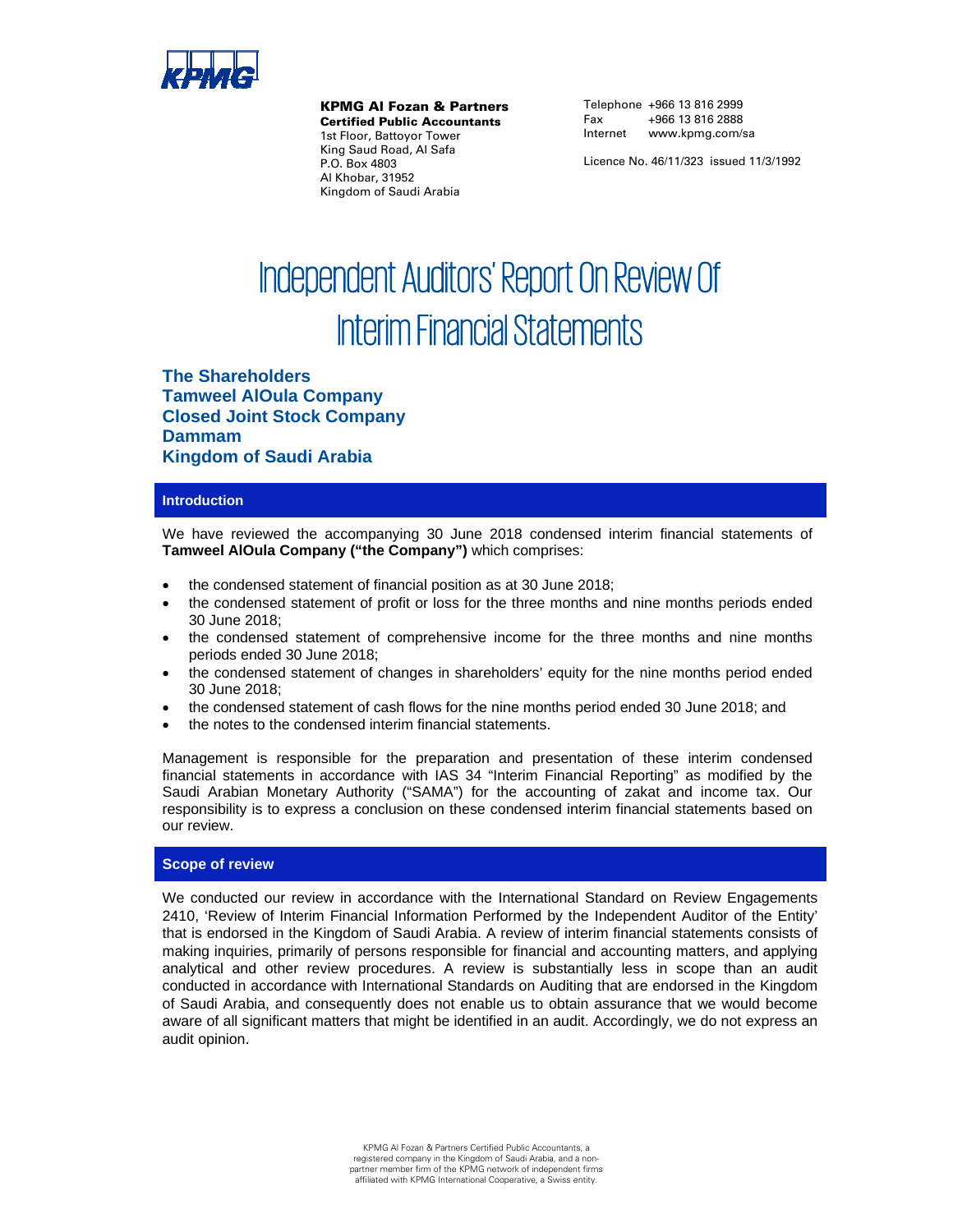

# **Conclusion**

Based on our review, nothing has come to our attention that causes us to believe that the accompanying 30 June 2018 condensed interim financial statements of Tamweel AlOula Company are not prepared, in all material respects, in accordance with IAS 34 "Interim Financial Reporting" as modified by the Saudi Arabian Monetary Authority ("SAMA") for the accounting of zakat and income tax.

**For KPMG Al Fozan & Partners Certified Public Accountants** 

 $\overline{\mathcal{P}}$  $\frac{1}{2}$ 

**Tariq Abdulrahman Al Sunaid License No: 419** 

Al Khobar, 13 Dhul Qa'dah 1439H Corresponding to: 26 July 2018G

بالفوزان و C.R. 46 **FARGITIS** d Public Acco unti Al Fozan & Part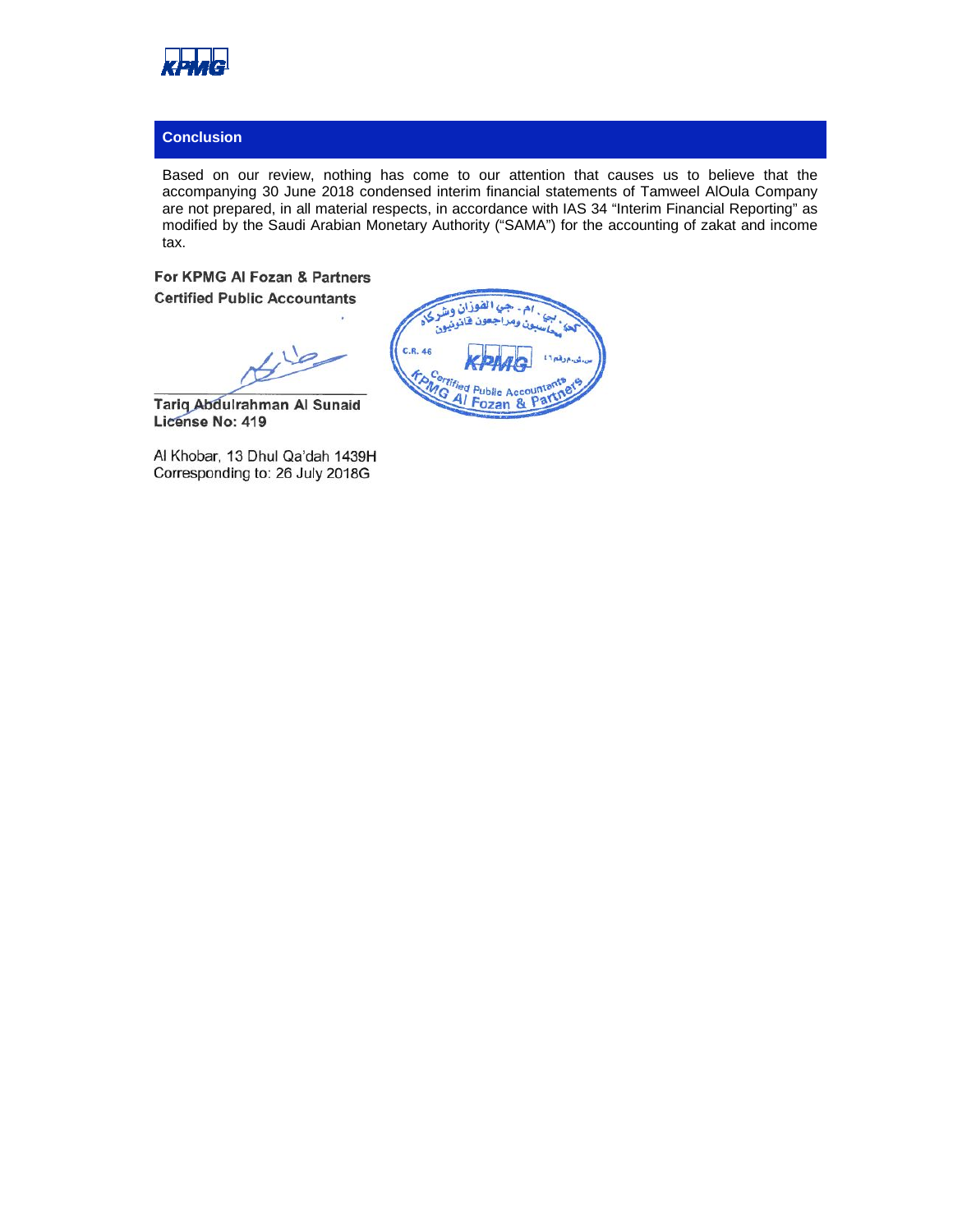# **TAMWEEL ALOULA COMPANY**  (A CLOSED JOINT STOCK COMPANY) **CONDENSED STATEMENT OF FINANCIAL POSITION AS AT 30 JUNE 2018**

(Expressed in Saudi Riyals)

|                                                      | <b>Note</b> | 30 June 2018<br>(Unaudited) | 30 September 2017<br>(Audited) |
|------------------------------------------------------|-------------|-----------------------------|--------------------------------|
| <b>ASSETS</b>                                        |             |                             |                                |
| <b>Non-current assets</b>                            |             |                             |                                |
| Property and equipment                               |             | 1,567,004                   | 1,934,460                      |
| Intangible assets                                    |             | 2,402,898                   | 2,643,471                      |
| Net investment in finance leases                     | 3           | 161,177,668                 | 134,562,847                    |
| Equity investment                                    | 4           | 892,850                     |                                |
| <b>Total non-current assets</b>                      |             | 166,040,420                 | 139,140,778                    |
| <b>Current assets</b>                                |             |                             |                                |
| Current maturity of net investment in finance leases | 3           | 122,757,802                 | 124,408,928                    |
| Prepayments and other receivables                    |             | 3,733,269                   | 994,007                        |
| Cash and cash equivalents                            |             | 1,803,920                   | 45,891,493                     |
| <b>Total current assets</b>                          |             | 128,294,991                 | 171,294,428                    |
| <b>TOTAL ASSETS</b>                                  |             | 294,335,411                 | 310,435,206                    |
| SHAREHOLDERS' EQUITY AND LIABILITIES                 |             |                             |                                |
| <b>SHAREHOLDERS' EQUITY</b>                          |             |                             |                                |
| Share capital                                        | 5           | 250,000,000                 | 250,000,000                    |
| Statutory reserve                                    |             | 4,492,620                   | 3,969,641                      |
| Retained earnings                                    |             | 14,538,296                  | 34,379,344                     |
| TOTAL SHAREHOLDERS' EQUITY                           |             | 269,030,916                 | 288,348,985                    |
| <b>LIABILITIES</b>                                   |             |                             |                                |
| <b>Non-current liabilities</b>                       |             | 2,879,392                   | 2,121,986                      |
| Employees' terminal benefits                         |             |                             |                                |
| <b>Total non-current liabilities</b>                 |             | 2,879,392                   | 2,121,986                      |
| <b>Current liabilities</b>                           |             |                             |                                |
| Accounts payable                                     |             | 13,801,901                  | 12,945,052                     |
| Due to related parties                               | 8           | 2,057,747                   | 2,941,546                      |
| Accrued expenses and other liabilities               |             | 5,504,532                   | 3,335,639                      |
| Zakat provision                                      |             | 1,060,923                   | 741,998                        |
| <b>Total current liabilities</b>                     |             | 22,425,103                  | 19,964,235                     |
| <b>TOTAL LIABILITIES</b>                             |             | 25,304,495                  | 22,086,221                     |
| TOTAL SHAREHOLDERS' EQUITY AND<br><b>LIABILITIES</b> |             | 294,335,411                 | 310,435,206                    |

**Mr. Hani Hassan Abdulah Alafaliq Mr. Muhammad Luqman Sharif Mr. Ahmad Abdel Azeem**<br>Chief Executive Officer Chief Financial Officer

Chief Executive Officer

The accompanying notes from 1 to 14 form an integral part of these condensed interim financial statements.

\_\_\_\_\_\_\_\_\_\_\_\_\_\_\_\_\_\_\_\_\_\_\_\_\_\_\_\_\_\_ \_\_\_\_\_\_\_\_\_\_\_\_\_\_\_\_\_\_\_\_\_\_\_\_\_\_\_\_ \_\_\_\_\_\_\_\_\_\_\_\_\_\_\_\_\_\_\_\_\_\_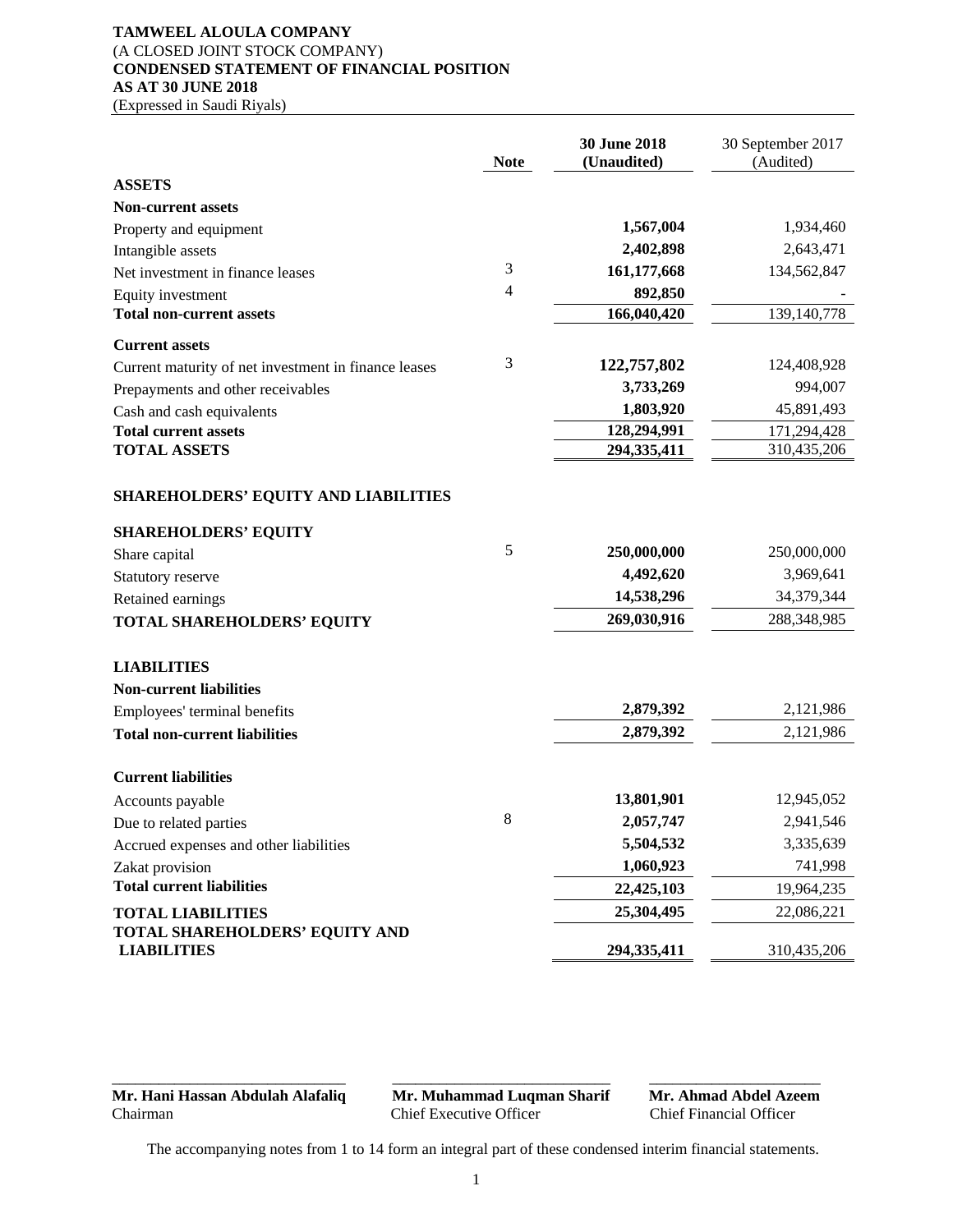# **TAMWEEL ALOULA COMPANY**  (A CLOSED JOINT STOCK COMPANY) **CONDENSED STATEMENT OF PROFIT OR LOSS FOR THE THREE AND NINE MONTHS PERIOD ENDED 30 JUNE 2018**

(Expressed in Saudi Riyals)

| <b>Note</b>                                          | For the three<br>months<br>ended 30<br><b>June 2018</b><br>(Unaudited) | For the three<br>months<br>ended 30<br>June 2017<br>(Unaudited) | For the nine<br>months<br>ended 30 June<br>2018<br>(Unaudited) | For the nine<br>months<br>ended 30 June<br>2017<br>(Unaudited) |
|------------------------------------------------------|------------------------------------------------------------------------|-----------------------------------------------------------------|----------------------------------------------------------------|----------------------------------------------------------------|
| <b>INCOME</b>                                        |                                                                        |                                                                 |                                                                |                                                                |
| <b>Income from operations</b>                        |                                                                        |                                                                 |                                                                |                                                                |
| Finance lease                                        | 9,494,731                                                              | 11,412,163                                                      | 31,767,332                                                     | 39,488,939                                                     |
| Income from other activities                         |                                                                        |                                                                 |                                                                |                                                                |
| Other income, net                                    | 75,417                                                                 | 488,335                                                         | 635,269                                                        | 1,348,844                                                      |
| <b>Total income</b>                                  | 9,570,148                                                              | 11,900,498                                                      | 32,402,601                                                     | 40,837,783                                                     |
| <b>EXPENSES</b>                                      |                                                                        |                                                                 |                                                                |                                                                |
| Special commission expenses and bank<br>charges      | (46, 895)                                                              | (105, 467)                                                      | (152, 944)                                                     | (694, 234)                                                     |
| Insurance expenses for finance leasing<br>Activities | (1,923,425)                                                            | (2,594,500)                                                     | (6,030,617)                                                    | (8,678,906)                                                    |
| Salaries and other employee related<br>expenses      | (3,914,746)                                                            | (2,733,957)                                                     | (10,828,579)                                                   | (8,467,030)                                                    |
| Rent and premises related expenses                   | (244, 054)                                                             | (228,960)                                                       | (725, 046)                                                     | (661,960)                                                      |
| Depreciation and amortization                        | (260, 455)                                                             | (252,666)                                                       | (772, 607)                                                     | (709, 470)                                                     |
| Other general and administrative expenses            | (896, 801)                                                             | (1,554,511)                                                     | (3,969,227)                                                    | (2,859,372)                                                    |
| <b>Total expenses</b>                                | (7, 286, 376)                                                          | (7,470,061)                                                     | (22, 479, 020)                                                 | (22,070,972)                                                   |
| PROFIT FOR THE PERIOD                                | 2,283,772                                                              | 4,430,437                                                       | 9,923,581                                                      | 18,766,811                                                     |
| 7<br>Earnings per share - basic and diluted          | 0.09                                                                   | 0.18                                                            | 0.40                                                           | 0.75                                                           |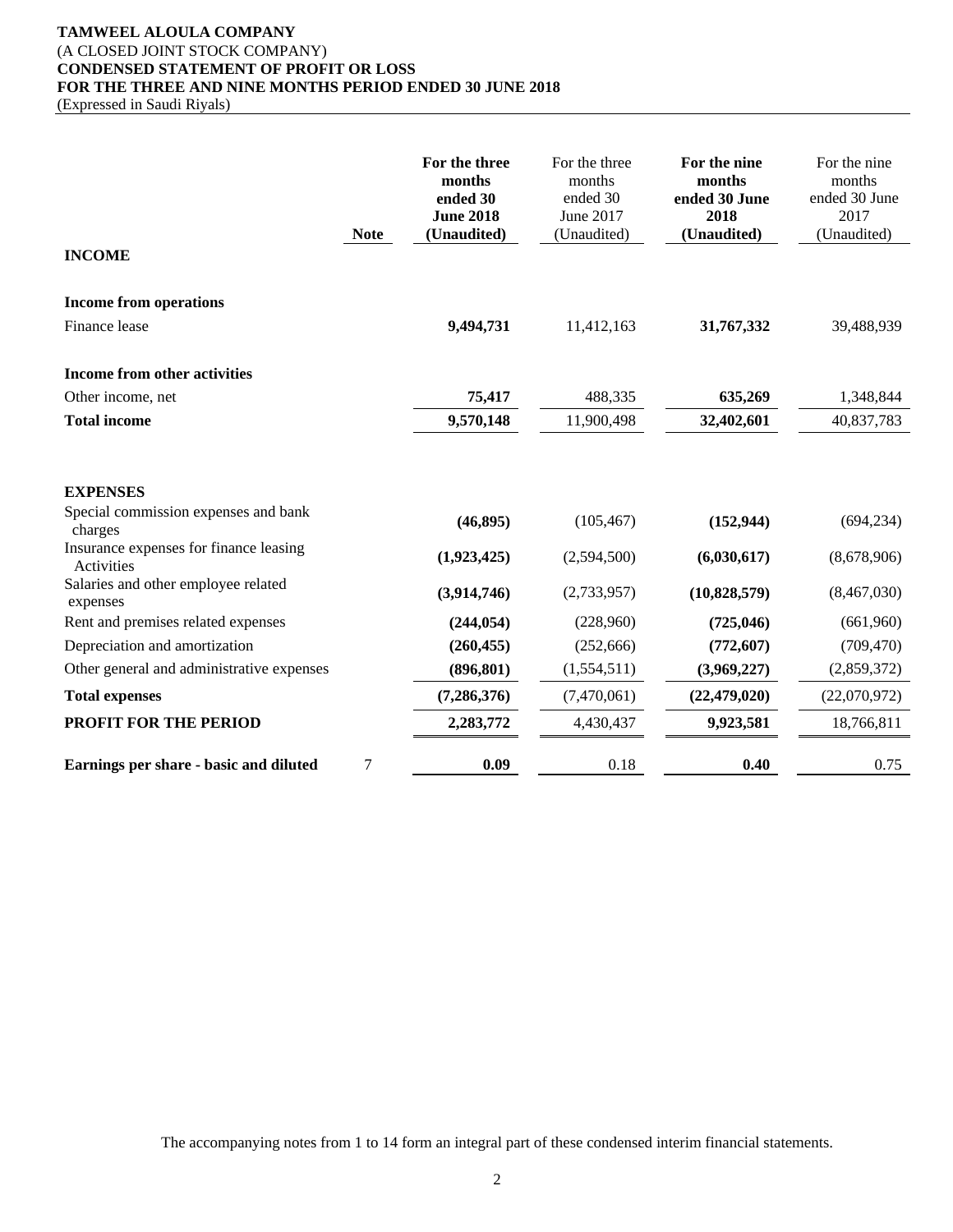## **TAMWEEL ALOULA COMPANY**  (A CLOSED JOINT STOCK COMPANY) **CONDENSED STATEMENT OF COMPREHENSIVE INCOME FOR THE THREE AND NINE MONTHS PERIOD ENDED 30 JUNE 2018**  (Expressed in Saudi Riyals)

|                                           | For the three<br>months<br>ended 30<br><b>June 2018</b><br>(Unaudited) | For the three<br>months<br>ended 30<br>June 2017<br>(Unaudited) | For the nine<br>months<br>ended 30<br><b>June 2018</b><br>(Unaudited) | For the nine<br>months<br>ended 30<br>June 2017<br>(Unaudited) |
|-------------------------------------------|------------------------------------------------------------------------|-----------------------------------------------------------------|-----------------------------------------------------------------------|----------------------------------------------------------------|
| <b>Profit for the period</b>              | 2,283,772                                                              | 4,430,437                                                       | 9,923,581                                                             | 18,766,811                                                     |
| Other comprehensive income                | $\qquad \qquad \blacksquare$                                           |                                                                 |                                                                       |                                                                |
| Total comprehensive income for the period | 2,283,772                                                              | 4.430.437                                                       | 9,923,581                                                             | 18.766.811                                                     |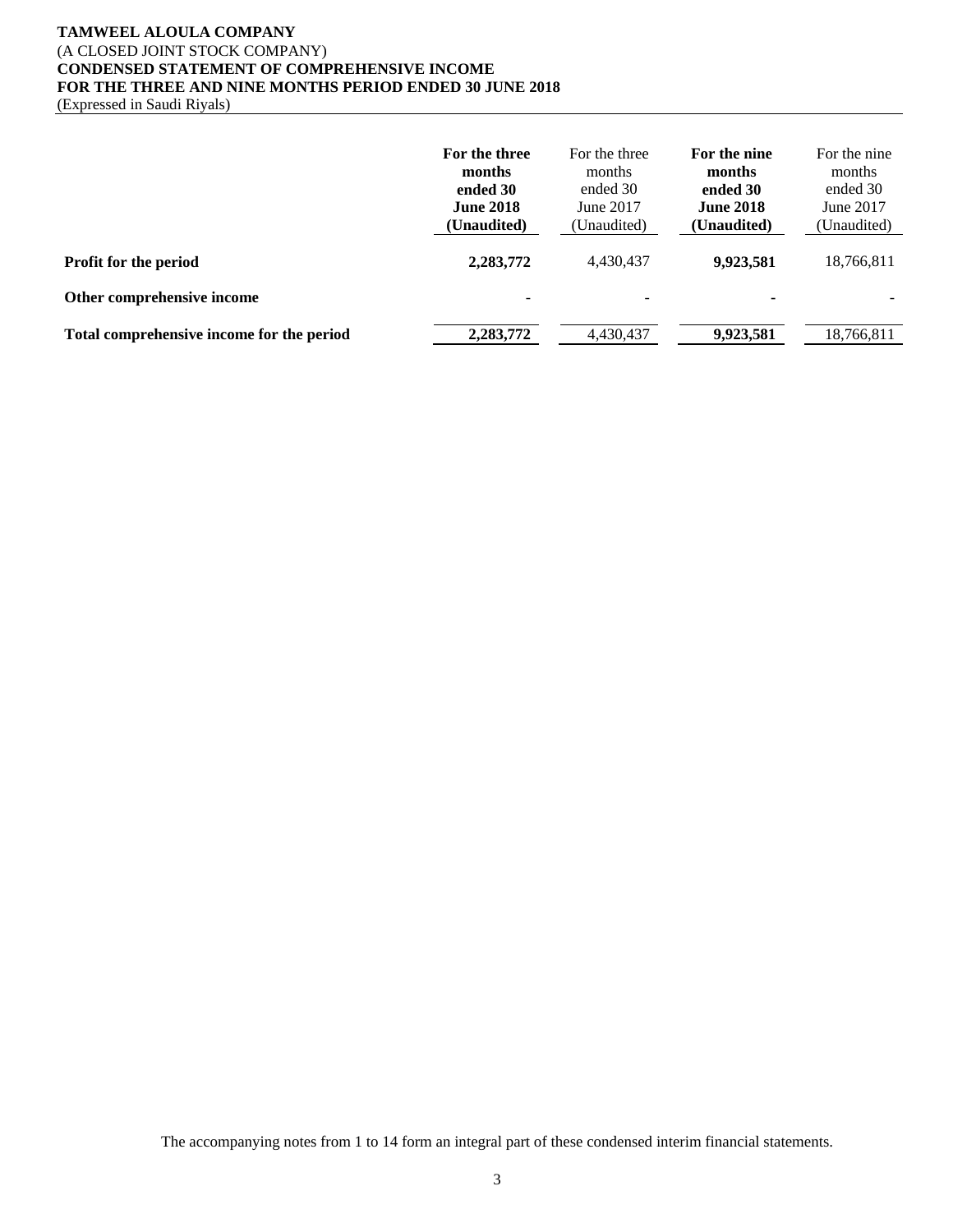## **TAMWEEL ALOULA COMPANY**  (A CLOSED JOINT STOCK COMPANY) **CONDENSED STATEMENT OF CASH FLOWS FOR THE NINE MONTHS PERIOD ENDED 30 JUNE 2018**  (Expressed in Saudi Riyals)

|                                                        | <b>Note</b> | For the nine<br>months ended<br>30 June 2018<br>(Unaudited) | For the nine<br>months ended<br>30 June 2017<br>(Unaudited) |
|--------------------------------------------------------|-------------|-------------------------------------------------------------|-------------------------------------------------------------|
| <b>OPERATING ACTIVITIES</b>                            |             |                                                             |                                                             |
| Profit for the period                                  |             | 9,923,581                                                   | 18,766,811                                                  |
| Adjustments for:                                       |             |                                                             |                                                             |
| Depreciation and amortization                          |             | 772,607                                                     | 709,470                                                     |
| Special commission expenses and bank charges           |             | 152,944                                                     | 694,234                                                     |
| Employees' terminal benefits                           |             | 787,106                                                     | 438,174                                                     |
| Loss on disposal of property and equipment             |             | 4,373                                                       | 330                                                         |
|                                                        |             | 11,640,611                                                  | 20,609,019                                                  |
| <b>Changes</b> in:                                     |             |                                                             |                                                             |
| Net investment in finance leases                       |             | (24,963,695)                                                | 33,548,376                                                  |
| Prepayments and other receivables                      |             | (2,739,262)                                                 | (40,312)                                                    |
| Due to related parties                                 | 8           | (883,799)                                                   | (14, 224, 130)                                              |
| Accounts payable                                       |             | 856,849                                                     | 6,635,315                                                   |
| Accrued expenses and other liabilities                 |             | 2,168,893                                                   | (983, 531)                                                  |
| Cash (used in) / generated from operating activities   |             | (13,920,403)                                                | 45,544,737                                                  |
| Employees' terminal benefits paid                      |             | (29,700)                                                    | (131,060)                                                   |
| Special commission expenses and bank charges paid      |             | (152, 944)                                                  | (694, 234)                                                  |
| Net cash (used in) / from operating activities         |             | (14, 103, 047)                                              | 44,719,443                                                  |
| <b>INVESTING ACTIVITIES</b>                            |             |                                                             |                                                             |
| Acquisition of property and equipment                  |             | (169, 639)                                                  | (77,074)                                                    |
| Acquisition of investment                              | 4           | (892, 850)                                                  |                                                             |
| Proceeds from disposal of property and equipment       |             | 687                                                         | 1,600                                                       |
| Net cash used in investing activities                  |             | (1,061,802)                                                 | (75, 474)                                                   |
| <b>FINANCING ACTIVITIES</b>                            |             |                                                             |                                                             |
| Dividend paid                                          |             | (28,922,724)                                                |                                                             |
| Repayment of loans to shareholders                     | 8           |                                                             | (29,004,383)                                                |
| Proceeds from loans from shareholders                  | 8           |                                                             | 1,912,960                                                   |
| Net cash used in financing activities                  |             | (28,922,724)                                                | (27,091,423)                                                |
| Net (decrease) / increase in cash and cash equivalents |             | (44,087,573)                                                | 17,552,546                                                  |
| Cash and cash equivalents at beginning of the period   |             | 45,891,493                                                  | 826,050                                                     |
| Cash and cash equivalent at end of the period          |             | 1,803,920                                                   | 18,378,596                                                  |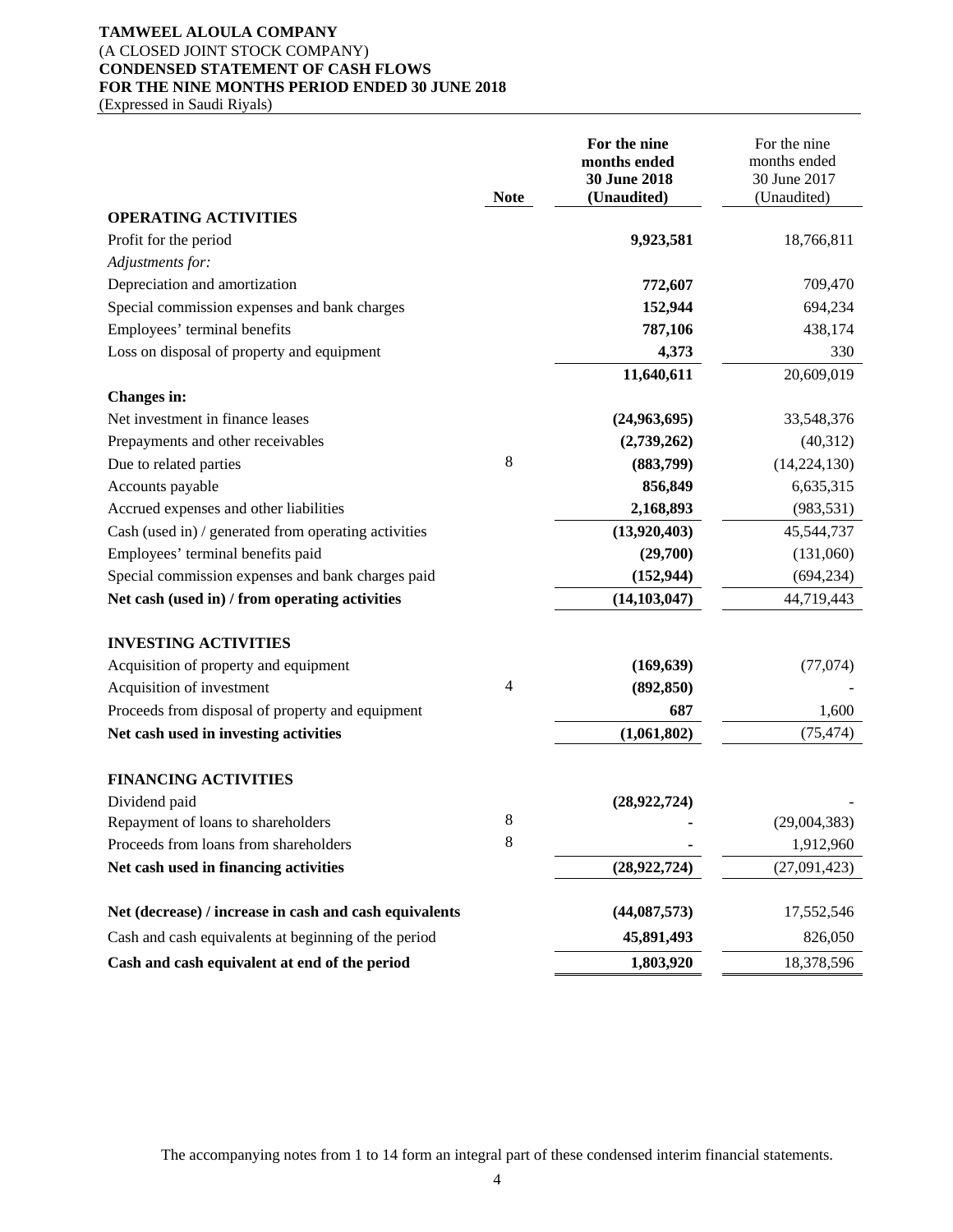# **TAMWEEL ALOULA COMPANY**  (A CLOSED JOINT STOCK COMPANY) **CONDENSED STATEMENT OF CHANGES IN SHAREHOLDERS' EQUITY FOR THE NINE MONTHS PERIOD ENDED 30 JUNE 2018**

(Expressed in Saudi Riyals)

|                                                                                                                                                               | <b>Share</b><br>capital | <b>Statutory</b><br>reserve | <b>Retained</b><br>earnings                                           | <b>Total</b>                                           |
|---------------------------------------------------------------------------------------------------------------------------------------------------------------|-------------------------|-----------------------------|-----------------------------------------------------------------------|--------------------------------------------------------|
| 1 October 2016<br>Profit for the year<br>Zakat - Note 11                                                                                                      | 250,000,000             | 1,830,561                   | 16,475,048<br>18,766,811<br>(646,800)                                 | 268, 305, 609<br>18,766,811<br>(646,800)               |
| 30 June 2017 (Unaudited)                                                                                                                                      | 250,000,000             | 1,830,561                   | 34,595,059                                                            | 286,425,620                                            |
| 1 October 2017<br><b>Profit for the period</b><br>Zakat for the period - Note 11<br><b>Transfer to statutory reserve</b><br>Dividends for the period – Note 6 | 250,000,000             | 3,969,641<br>522,979        | 34,379,344<br>9,923,581<br>(318, 926)<br>(522, 979)<br>(28, 922, 724) | 288,348,985<br>9,923,581<br>(318, 926)<br>(28,922,724) |
| 30 June 2018 (Unaudited)                                                                                                                                      | 250,000,000             | 4,492,620                   | 14,538,296                                                            | 269,030,916                                            |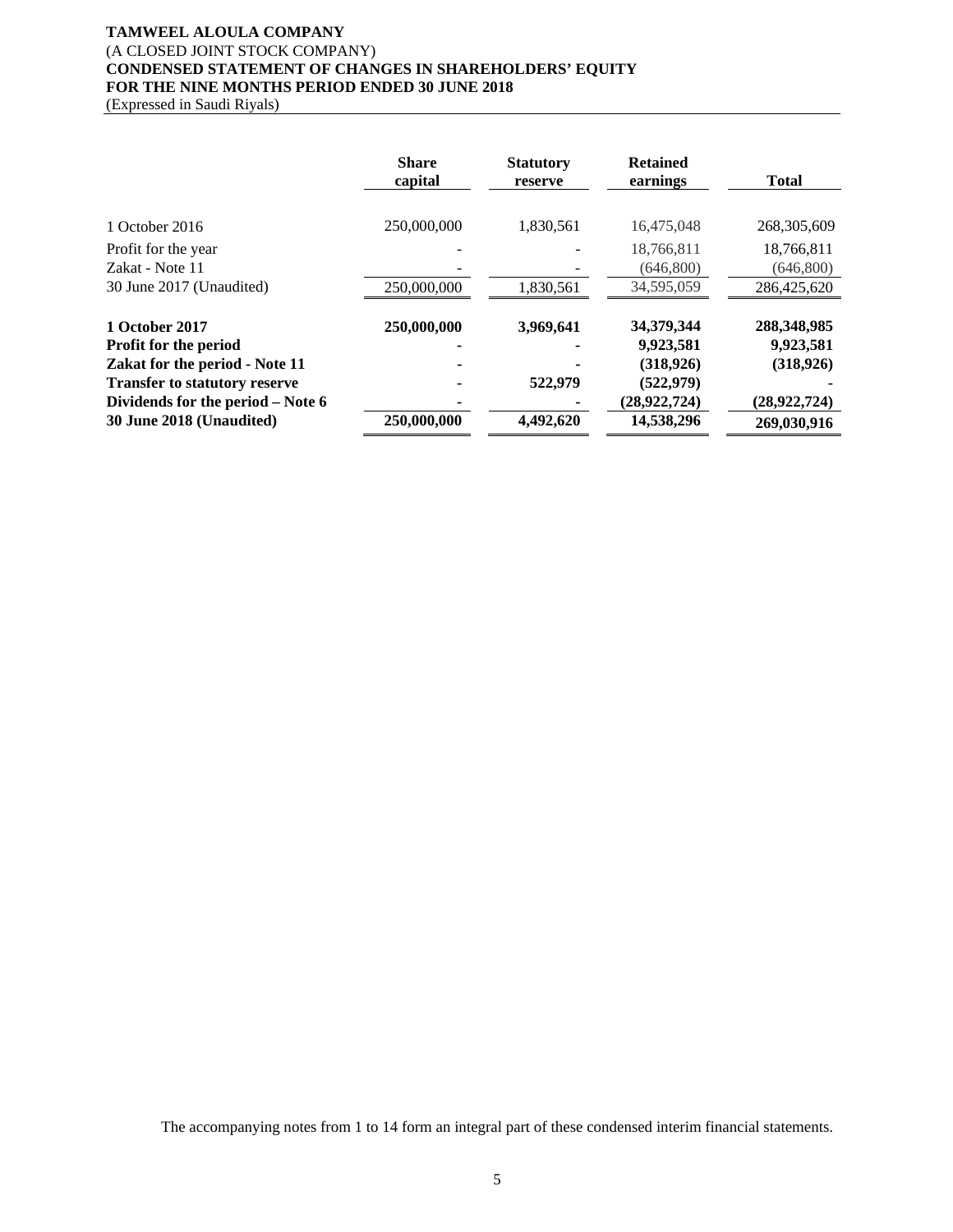# **1. CORPORATE INFORMATION**

Tamweel AlOula Company ("the Company") is a Saudi closed joint stock company established under the Regulations for Companies in the Kingdom of Saudi Arabia. The Company is registered in Dammam under commercial registration number 2050055043 dated 15 Ramadan 1436H corresponding to 2 July 2015G and operating under company license number 39/A Sh/201512 dated 21 Safar 1437H corresponding to 3 December 2015G issued by Saudi Arabian Monetary Agency ("SAMA").

The principal activities of the Company are financing lease and consumer lease.

The Company's registered office is located in Dammam at the following address:

Tamweel AlOula Company Al Khobar Dammam Highway Al Kifah Tower P.O. Box 7355, Dammam 31462 Kingdom of Saudi Arabia

In accordance with the By-laws of the Company, the Company acquired the operations, related assets and liabilities of Tamweel for Trading and installments, a branch of Al Kifah Trading Company (a shareholder), on 2 July 2015. The details of net assets acquired are as follows:

|                                             | <b>Amount - SR</b> |
|---------------------------------------------|--------------------|
| Cash and cash equivalents                   | 16,866,415         |
| Net investment in finance leases            | 463,387,079        |
| Allowance for lease losses                  | (8,892,725)        |
| Advances, prepayments and other receivables | 3,069,010          |
| Property and equipment, net                 | 3,045,610          |
| Intangible assets, net                      | 45,189             |
| $Pre-organization$ expenses                 | 2,362,716          |
| Capital work in progress                    | 3,112,500          |
| <b>Total assets</b>                         | 482,995,794        |
| Long term loans from related parties        | (303, 829, 810)    |
| Accounts payable                            | (36, 284, 233)     |
| Accrued expenses and other liabilities      | (4,743,372)        |
| Employees' end of service benefits          | (1,105,110)        |
| <b>Total liabilities</b>                    | (345, 962, 525)    |
| Net assets transferred                      | 137,033,269        |

Cash consideration paid by the Company is equal to the book value of net assets transferred, which approximate the fair market value.

Furthermore, in October 2015, the Company has disposed off certain financial assets (investment in finance lease) to Al Kifah Trading Company (a shareholder), amounted to SR 66.8 million. Lease receivables and related unearned finance lease income transferred were amounted to SR 71.5 million and SR 4.7 million, respectively. (Refer to note 3.7).

Management has notified SAMA about these transactions in order to obtain a no-objection letter as required by Implementing Regulations of the Finance Companies Control Law.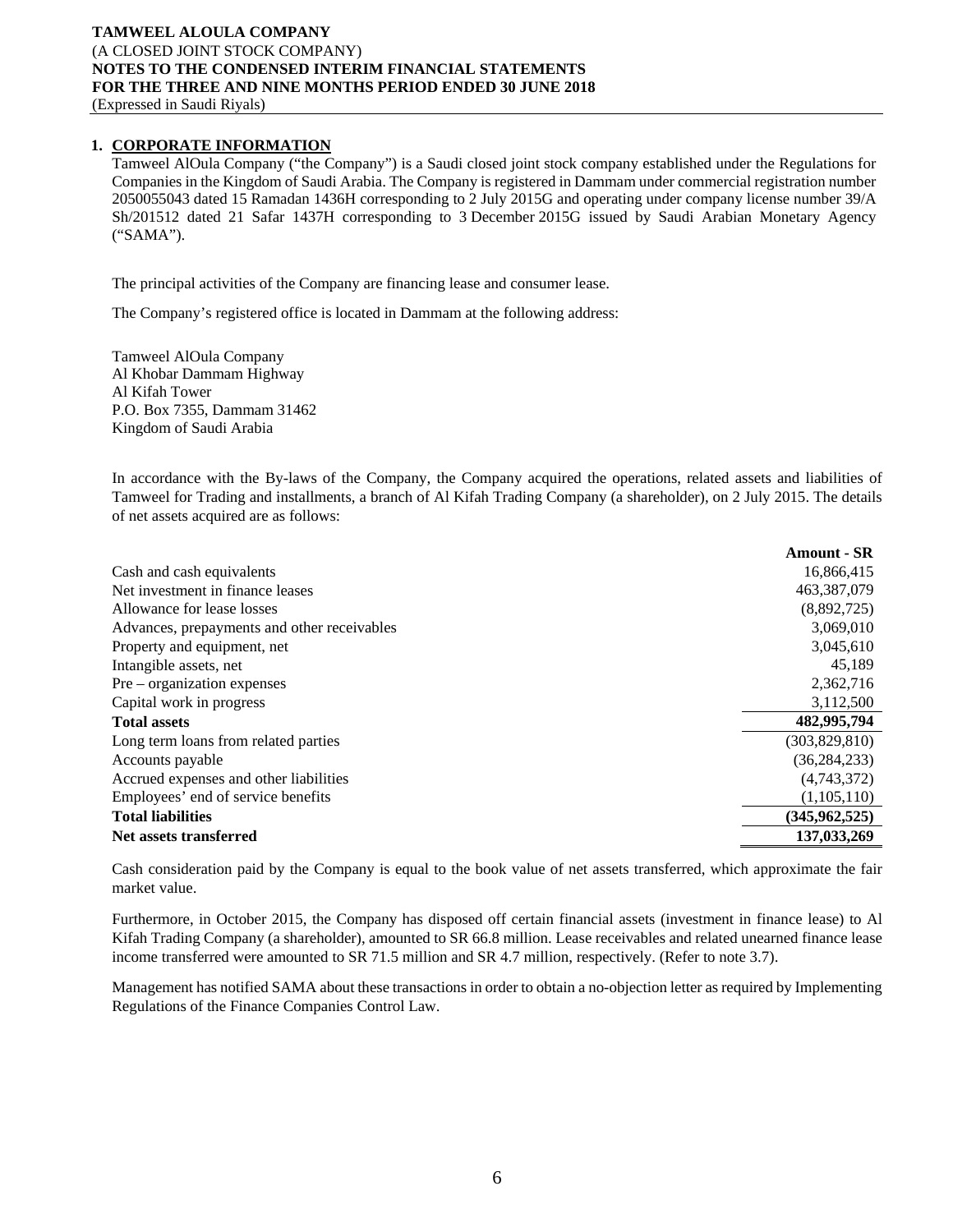# **2. SIGNIFICANT ACCOUNTING POLICIES, ESTIMATES AND BASIS OF PREPARATION**

Significant accounting policies applied in the preparation of these condensed interim financial statements are set out below. These policies are consistently applied for all periods presented.

## **2.1 Statement of compliance**

These interim financial statements have been prepared in accordance with IAS 34 "Interim Financial Reporting" as modified by the Saudi Arabian Monetary Authority ("SAMA") for the accounting of zakat and income tax. and should be read in conjunction with the Company's last annual financial statements as at and for the year ended 30 September 2017 ("Last Annual Financial Statements"). They do not include all of the information required for a complete set of IFRS financial statements. However, selected explanatory notes are included to explain events and transactions that are significant to an understanding of the changes in the Company's financial position and performance since the last annual financial statements.

These set of condensed interim financial statements includes application of IFRS 15 and IFRS 9. Changes to significant accounting policies are described in Note 2.4.

## **2.2 Basis of preparation and use of judgements and estimates**

The Company has prepared this condensed interim financial statements under the historical cost convention using the accrual basis of accounting.

In preparing these interim financial statements, management has made judgments and estimates that affect the application of accounting policies and the reported amounts of assets and liabilities, income and expense. Actual results may differ from these estimates.

The significant judgments made by management in applying the Company's accounting policies and the key sources of estimation uncertainty were the same as those described in the last annual financial statements, except for new significant judgments and key sources of estimation uncertainty related to the application of IFRS 15 and IFRS 9, which are described in Note 2.4.

## **2.3 Annual improvements to IFRSs and accounting standards not yet effective**

## **Annual improvements to IFRSs 2015-2017 cycle:**

IFRS 3 Business Combinations and IFRS 11 Joint Arrangements - clarifies how a company accounts for increasing its interest in a joint operation that meets the definition of a business.

- If a party maintains (or obtains) joint control, then the previously held interest is not remeasured.
- If a party obtains control, then the transaction is a business combination achieved in stages and the acquiring party remeasures the previously held interest at fair value.

IAS 12 Income Taxes - clarifies that all income tax consequences of dividends (including payments on financial instruments classified as equity) are recognised consistently with the transactions that generated the distributable profits – i.e. in condensed statement of profit or loss, other comprehensive income or equity.

IAS 23 Borrowing Costs - clarifies that the general borrowings pool used to calculate eligible borrowing costs excludes only borrowings that specifically finance qualifying assets that are still under development or construction. Borrowings that were intended to specifically finance qualifying assets that are now ready for their intended use or sale - or any nonqualifying assets – are included in that general pool. As the costs of retrospective application might outweigh the benefits, the changes are applied prospectively to borrowing costs incurred on or after the date an entity adopts the amendments.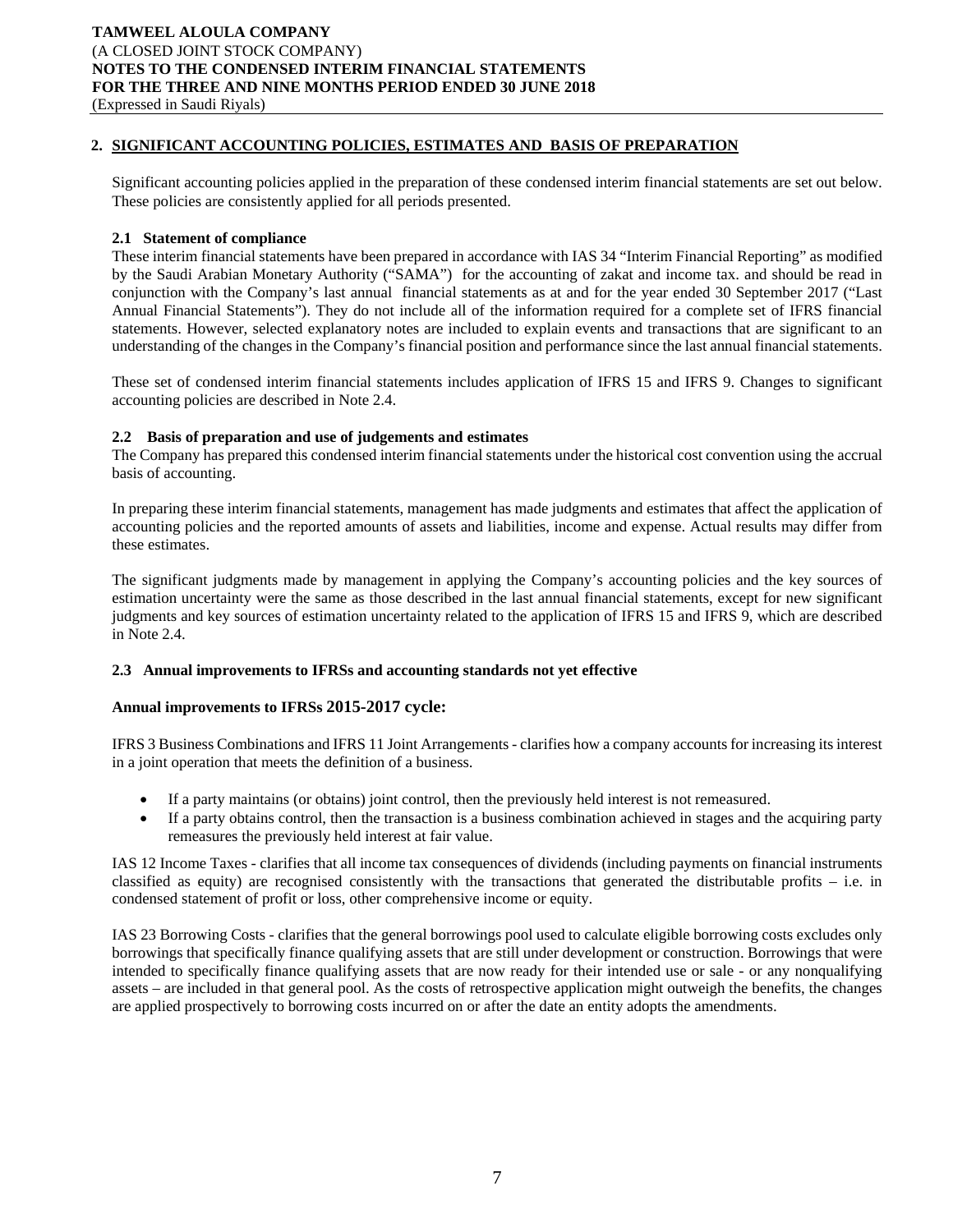## **2. SIGNIFICANT ACCOUNTING POLICIES, ESTIMATES AND BASIS OF PREPARATION (continued)**

## **2.3 Annual improvements to IFRSs and accounting standards not yet effective (continued)**

#### **Accounting standards not yet effective:**

The IASB published the new standard on leasing, IFRS 16, on 13 January 2016. The rules and definitions of IFRS -16 will replace:

- IAS 17 'Leases'
- IFRIC 4 'Determining whether an arrangement contains a lease'
- SIC 15 'Operating leases Incentives'
- SIC 27 'Evaluating the substance of transactions involving the legal form of a lease'

The new standard will be effective for annual periods beginning on or after 1 January 2019, early application is permitted and must be disclosed.

IFRS 16 introduces a single, on-balance sheet lease accounting model for lessees. A lessee recognises a right of use asset representing its right to use the underlying asset and a lease liability representing its obligation to make lease payments. There are recognition exemptions for short-term leases and leases of low value items. Lessor accounting remains similar to the current standard (IAS 17 Leases) - i.e. lessors continue to classify leases as finance or operating leases.

The Company will adopt the new standard on the effective date. The Company is currently assessing the impact on the Company's financial statements. The actual impact of applying IFRS 16 on the financial statements in the period of initial application will depend on future economic conditions, including the Company's borrowing rate at 1 January 2019, the composition of the Company's lease portfolio at that date, the Company's latest assessment of whether it will exercise any lease renewal options and the extent to which the Company chooses to use practical expedients and recognition exemptions.

## *Other amendments*

The following amendment to standards are not yet effective and neither expected to have a significant impact on the Company's condensed interim financial statements:

- Prepayment Features with Negative Compensation (Amendments to IFRS 9)
- Long-term Interests in Associates and Joint Ventures (Amendments to IAS 28)
- Plan Amendments, Curtailment or Settlement (Amendments to IAS 19)
- Uncertainty over Income Tax Treatments (IFRIC 23)

The Company's management has decided not to choose the early adoption of the above mentioned new and amended standards and interpretations issued which will become effective for the period commencing after January 1, 2019.

In addition to the above, IFRS 15 "Revenue from Contracts with Customers" and IFRS 9 "Financial Instruments" are applicable from 1 January 2018. Changes to significant accounting policies are described in Note 2.4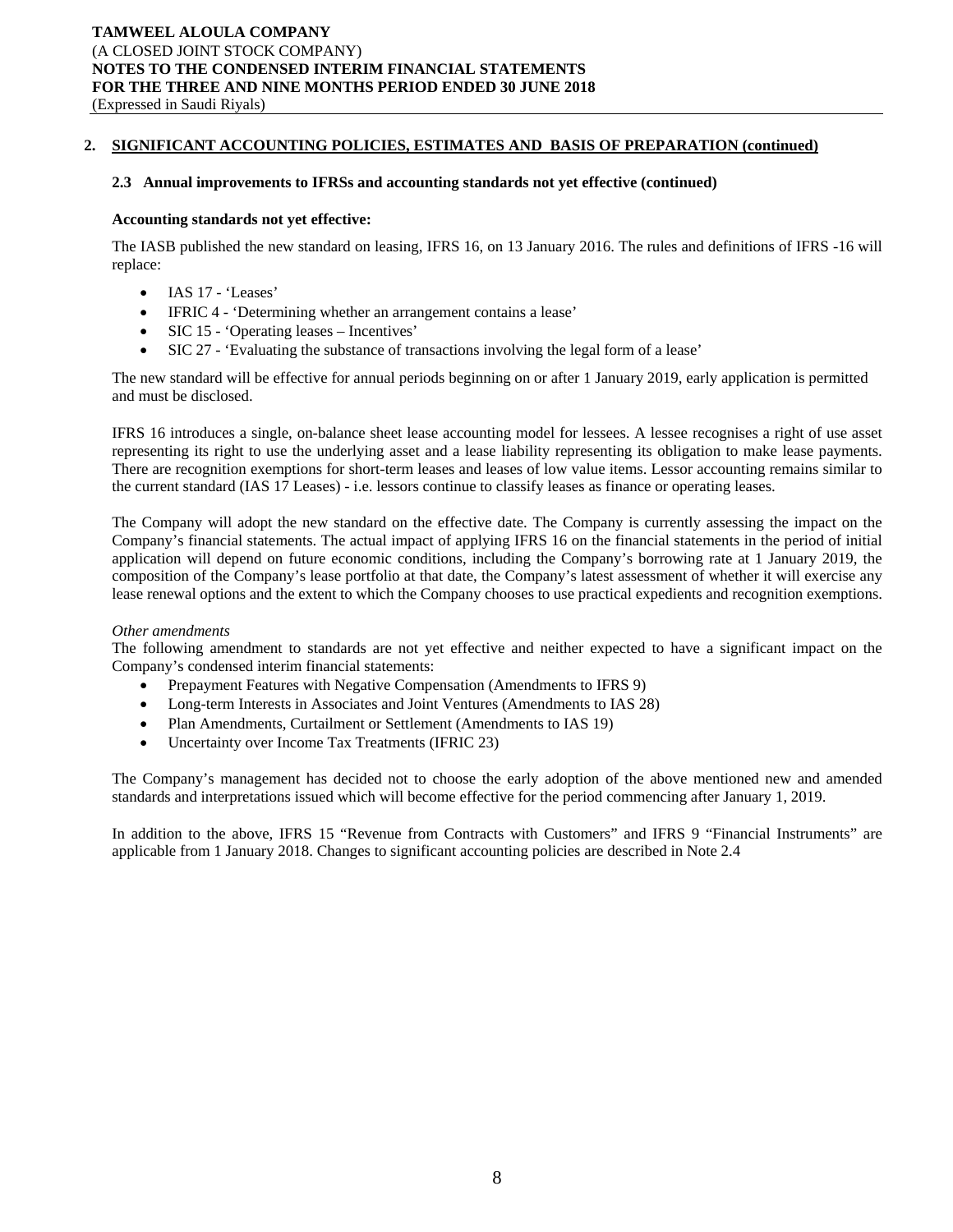## **2. SIGNIFICANT ACCOUNTING POLICIES, ESTIMATES AND BASIS OF PREPARATION (continued)**

## **2.4 Accounting policies**

The accounting policies applied in these interim financial statements are as those applied in the Company's financial statements for the year ended 30 September 2017 and have been consistently applied for all periods presented, except for change in accounting policies mentioned below.

During the year 2017, the Company obtained less than 20% equity investment in a company which is not held for trading purposes and where the Company does not have any significant influence or control. Subsequent to initial recognition, this investment is measured at fair value. Fair value is determined by reference to the market value in the open market, if exists. In the absence of an open market and the fair values are not readily determinable, this investment is accounted for at the cost.

The Company has adopted IFRS 15 Revenue from Contracts with Customers and IFRS 9 Financial Instruments from 1 January 2018.

## **IFRS – 15 Revenue from contracts with customers**

The International Accounting Standard Board (IASB) published the new standard on revenue recognition, IFRS 15 "Revenue from contracts with customer" on 28 May 2014. The rules and definitions of IFRS 15 supersede the contents of IAS 11 "Construction Contracts", IAS 18 "Revenue", IFRIC 13 "Customer Loyality Programs". The revised standard particularly aims to standardize existing regulations and thus improve transparency and the comparability of financial information. The Company has adopted IFRS 15 using the cumulative effect method, with the effect of applying this standard recognised at the date of initial application ( i.e. 1 January 2018). Accordingly, the information presented for previous year has not been restated, as previously reported, under IAS 18 and related interpretations.

IFRS - 15 outlines a single comprehensive model of accounting for revenue arising from contracts with customer. It establishes a new five-step model that will apply to revenue arising from contracts with customers. Under IFRS 15, revenue is recognized when the entity satisfies a performance obligation by transferring promised goods or services to a customer. An asset is transferred when control is transferred that is either over time or at a point in time.

IFRS - 15 is not expected to have a significant impact on Company's interim financial statements. Consequently, there are no material and reportable changes due to its transition to IFRS 15.

## **IFRS – 9 Financial instruments**

On 24 July 2014, the IASB issued the final version of IFRS 9, concluding the multiyear project to replace IAS 39 – Financial Instruments "Recognition and Measurement". IFRS 9 contains new requirements for the classification and measurement of financial instruments, fundamental changes regarding the accounting treatment of financial assets impairments, and a reformed approach to hedge accounting. Based on the decision of the Board of Directors, the Company is in the process of changing the financial year end from September 30 to December 31 hence, the management decided to apply IFRS 9 financial instruments starting from 1 January 2018 as required by the Standard. Accordingly, IFRS 9 – Financial Instruments has been applied to these financial statements.

## **Initial recognition and measurement**

A financial instrument is any contract that gives rise to a financial asset of one entity and a financial liability or equity instrument of another entity. The Company applies the classification and measurement requirements for financial instruments under IFRS 9 'Financial Instruments' for the period ended 30 June 2018.

Financial assets and financial liabilities are initially measured at fair value. Transaction costs that are directly attributable to the acquisition or issue of financial assets and financial liabilities (other than financial assets and financial liabilities at fair value through profit or loss) are added to or deducted from the fair value of the financial assets or financial liabilities, as appropriate, on initial recognition.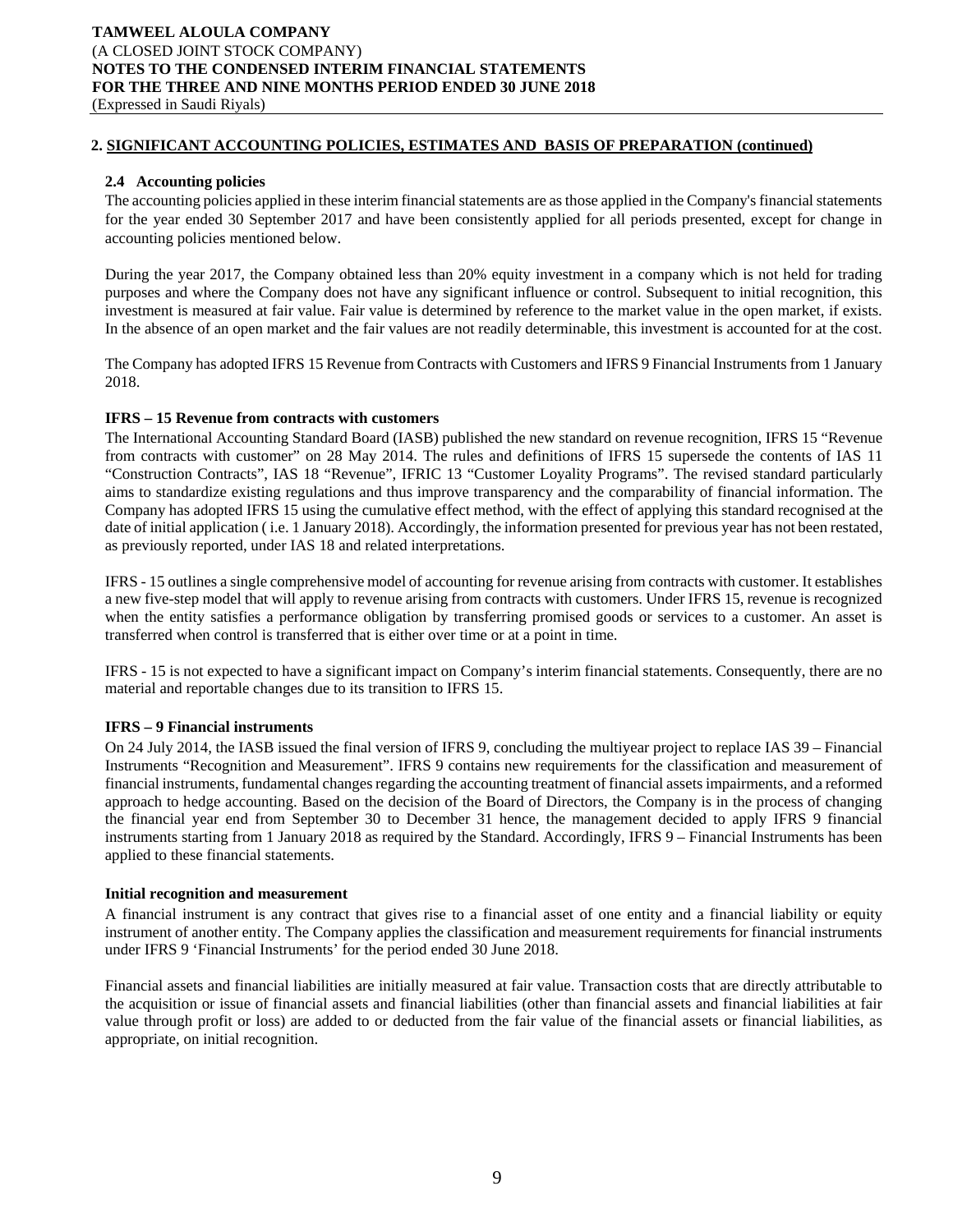# **2. SIGNIFICANT ACCOUNTING POLICIES, ESTIMATES AND BASIS OF PREPARATION (continued)**

## **2.4 Accounting policies (continued)**

## **IFRS – 9 Financial instruments (continued)**

## **Financial asset**

## **i. Classification and subsequent measurement**

Under IFRS 9, on initial recognition, a financial asset is classified as measured at: amortised cost; FVOCI – debt investment; FVOCI – equity investment; or FVTPL. The classification depends on the Company's business model for managing financial assets and the contractual terms of the financial assets cash flows.

The Company classifies its financial assets as those to be measured subsequently at amortized cost if they meet the following criteria:

- the financial asset is held within a business model whose objective is to hold financial assets in order to collect contractual cash flows; and
- the contractual terms of the financial asset give rise on specified dates to cash flows that are solely payments of principal and interest on the principal amount outstanding.

These assets are subsequently measured at amortised cost using the effective interest method. The amortised cost is reduced by impairment losses (see (ii) below). Finance income and impairment are recognised in profit or loss. Any gain or loss on derecognition is recognized in profit or loss.

The Company does not have any financial assets classified under fair value through other comprehensive income (FVOCI).

## **ii. Impairment of financial assets**

IFRS 9 replaces the 'incurred loss' model in IAS 39 with an 'expected credit loss' (ECL) model. The Company recognizes a loss allowance for expected credit losses ("ECL") for financial assets measured at amortized cost. The ECL is recognized either for lifetime or for 12 months. Lifetime ECL represents the expected credit losses that will result from all possible default events over the expected life of a financial instrument. In contrast, 12 month ECL represents the portion of lifetime ECL that is expected to result from default events on a financial instrument that are possible within 12 months after the reporting date. The assessment of whether lifetime ECL should be recognized is based on significant increases in the likelihood or risk of a default occurring since initial recognition instead of on evidence of a financial asset being credit-impaired at the reporting date or an actual default occurring.

The Company has adopted the simplified approach as allowed by IFRS 9 and measures the loss allowance at an amount equal to lifetime expected credit losses for all finance lease receivables that result from contracts with the customers. The Company determines the expected credit losses on finance lease receivable by using a provision matrix, estimated based on historical credit loss experience based on the past due status of the finance lease receivables, adjusted as appropriate to reflect current conditions and estimates of future economic conditions. Financial assets are assessed as credit impaired when one or more events that have a detrimental impact on the estimated future cash flows of that asset have occurred.

## **Credit impaired financial assests**

Objective evidence that financial assets are impaired can include significant financial difficulty, default or delinquency of the counterparty, restructuring of amounts due on terms that the Company would not otherwise consider, indications that a customer will enter bankruptcy, or other observable data relating to customers such as adverse changes in the economic conditions that correlate with defaults by the customers.

The Company considers evidence of impairment at both a specific asset and collective level. All individually significant financial instruments found not to be specifically impaired are then collectively (with similar risk characteristics) assessed for any impairment that has been incurred but not yet identified.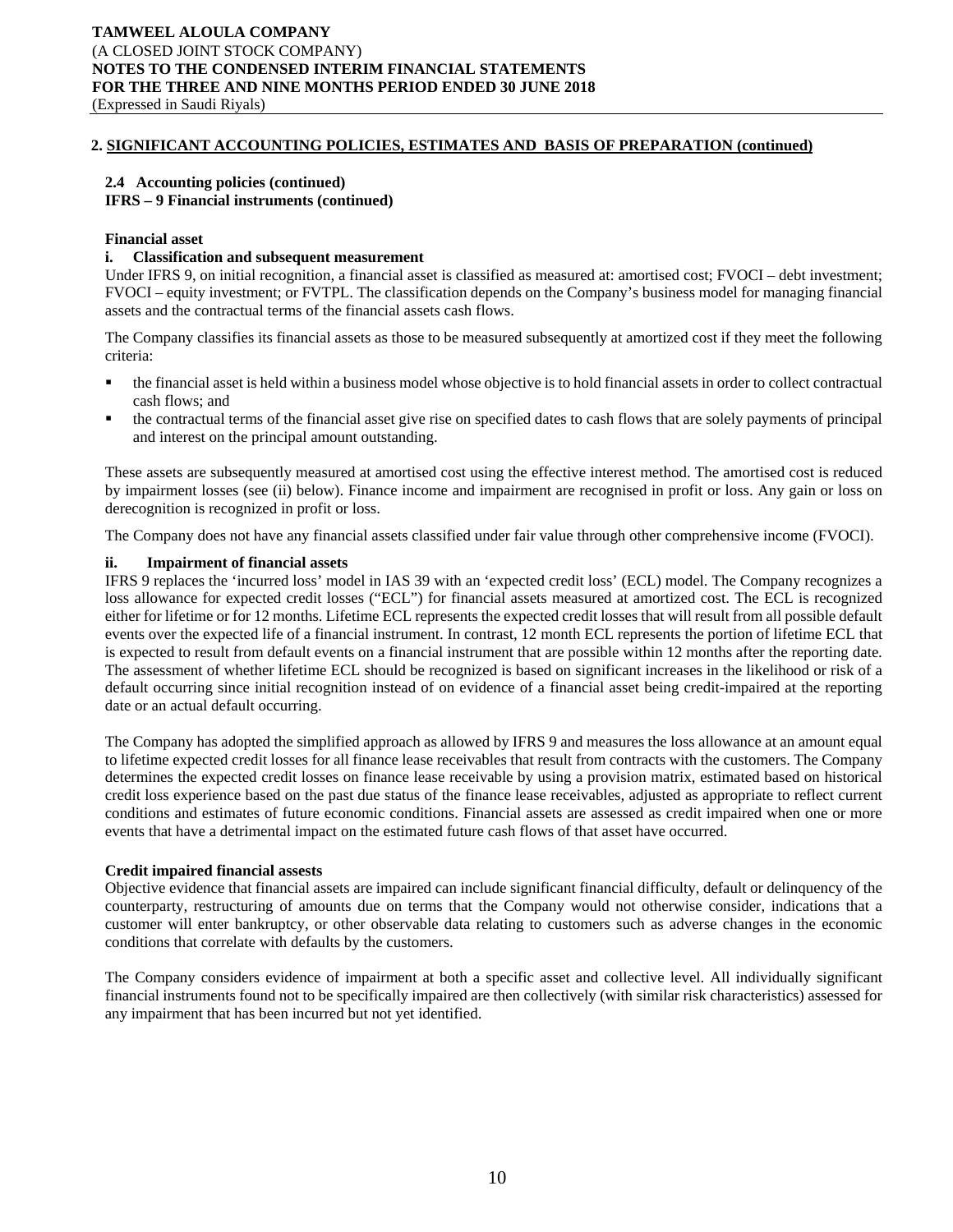## **2. SIGNIFICANT ACCOUNTING POLICIES, ESTIMATES AND BASIS OF PREPARATION (continued)**

# **2.4 Accounting policies (continued) IFRS – 9 Financial instruments (continued) Financial asset (continued)**

## **ii. Impairment of financial assest (continued)**

Impairment losses for a financial instrument are recognized in the statement of profit or loss and reflected in impairment for credit losses. When a subsequent event causes the amount of impairment loss to decrease, the decrease in impairment loss is reversed through the statement of profit or loss.

When an asset is uncollectible, it is written-off against the related provision. Such assets are written-off after all the necessary procedures have been completed and the amount of the loss has been determined. Subsequent recoveries of amounts previously written off reduce the amount of the expense in the statement of profit or loss. If, in a subsequent period, the amount of the impairment loss decreases and the decrease can be related objectively to an event occurring after the impairment was recognized, the previously recognized impairment loss is reversed by adjusting the provision. The amount of the reversal is recognized in the statement of profit or loss.

## **iii. Derecognition**

The Company derecognizes a financial asset when the contractual cash flows from the asset expire or it transfers its rights to receive contractual cash flows on the financial asset in a transaction in which substantially all the risks and rewards of ownership are transferred. Any interest in transferred financial assets that is created or retained by the Company is recognized as a separate asset or liability. A financial liability is derecognized from the statement of financial position when the Company has discharged its obligation or the contract is cancelled or expires.

## **Financial liabilities**

## **i. Classification and subsequent measurement of financial liabilities**

The Company classifies its financial liabilities as those to be measured subsequently at amortized cost using the effective interest method, if they are not:

- contingent consideration of an acquirer in a business combination,
- held-for-trading, or
- designated as at FVTPL, are subsequently measured at amortised cost using the effective interest method.

The Company does not qualify any of its financial liabilities under 'fair value through profit or loss (FVTPL)'.

## **ii. Derecognition of financial liabilities**

The Company derecognises financial liabilities when, and only when, the Company's obligations are discharged, cancelled or they expire. The difference between the carrying amount of the financial liability derecognised and the consideration paid and payable, including any non-cash assets transferred or liabilities assumed, is recognised in profit or loss.

## **iii. Offsetting**

Financial assets and liabilities are offset and the net amount is presented in the statement of financial position when the Company has a legal right to offset the amounts and intends to settle on a net basis or to realize the asset and settle the liability simultaneously.

## **Transition**

The effect of adopting IFRS 9 on the carrying amounts of financial assets and financial liabilities at 1 January 2018 relates solely to the new impairment requirements, as described further below. The following table below explain the original measurement categories under IAS 39 and the new measurement categories under IFRS 9 for the class of the Company's financial assets as at 1 January 2018.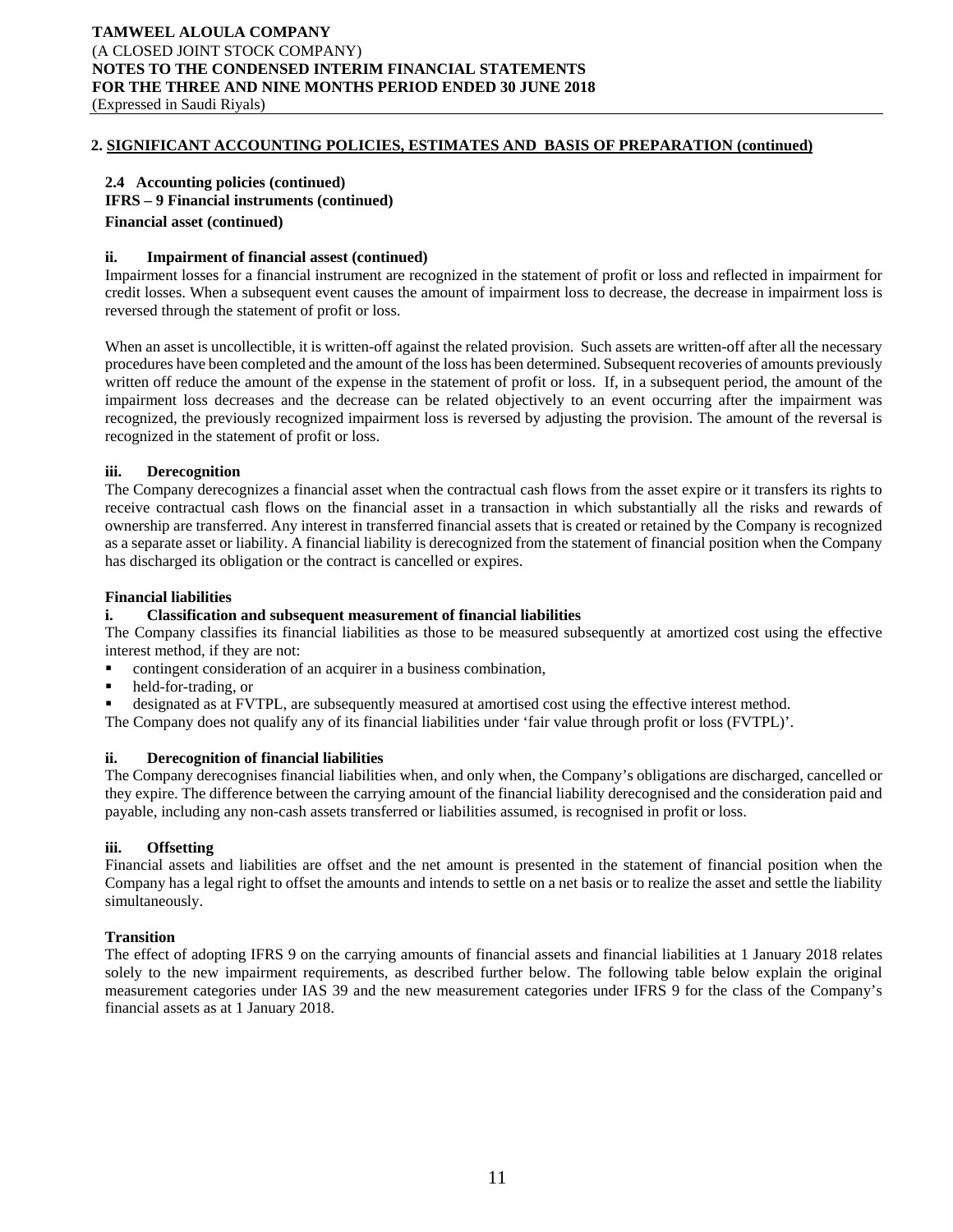## **2. SIGNIFICANT ACCOUNTING POLICIES, ESTIMATES AND BASIS OF PREPARATION (continued)**

# **2.4 Accounting policies (continued) IFRS – 9 Financial instruments (continued) Transition (continued)**

| <b>Financial</b><br><i>instruments</i> | <b>Original classification</b><br>under IAS 39      | <b>New Classification</b><br>under IFRS 9 | <b>Original carrying</b><br>amount under<br><b>IAS 39</b> | New carrying<br>amount under<br><b>IFRS</b> 9<br>(Unaudited) |
|----------------------------------------|-----------------------------------------------------|-------------------------------------------|-----------------------------------------------------------|--------------------------------------------------------------|
| Finance lease<br>receivable            | Loans and Receivables<br>measured at amortized cost | Amortized cost                            | 260,383,860                                               | 260, 383, 860                                                |
| $Investment -$<br><b>FVTPL</b>         | Loans and Receivables<br>measured at amortized cost | Fair value through<br>profit and loss     | 892,850                                                   | 892,850                                                      |
| Cash and cash<br>equivalents           | Loans and Receivables<br>measured at amortized cost | Amortized cost                            | 60,988,646                                                | 60,988,646                                                   |
| <b>Accounts</b><br>payable             | Financial liabilities measured<br>at amortized cost | Amortized cost                            | 18,529,635                                                | 18,529,635                                                   |
| Due to related<br>parties              | Financial liabilities measured<br>at amortized cost | Amortized cost                            | 11,590,435                                                | 11,590,435                                                   |

Finance lease receivable that were classified as loans and receivables under IAS 39 are now classified at amortised cost. The impact on the allowance for impairment over these receivables was not recognised in the opening retained earnings at 1 January 2018 on transition to IFRS 9 as the amount was not material.

# **3. NET INVESTMENT IN FINANCE LEASES**

|                                    | <b>30 June 2018</b><br>(Unaudited) | 30 September 2017<br>(Audited) |
|------------------------------------|------------------------------------|--------------------------------|
| Lease receivables                  | 314,482,041                        | 281,050,760                    |
| Residual value                     | 51,009,906                         | 59,328,512                     |
| Gross investment in finance leases | 365,491,947                        | 340, 379, 272                  |
| Unearned lease finance income      | (68, 433, 123)                     | (68,284,143)                   |
| Net investment in finance leases   | 297,058,824                        | 272,095,129                    |
| Provision for lease losses         | (13, 123, 354)                     | (13, 123, 354)                 |
| Current maturity                   | 283,935,470<br>(122, 757, 802)     | 258,971,775<br>(124,408,928)   |
|                                    | 161, 177, 668                      | 134,562,847                    |

**3.1** Net investment in finance lease includes amount due from a shareholder, Al Kifah for Building Materials Company, amounting to SR 7.64 million (30 September 2017: SR nil) and SR 15.57 million (30 September 2017: SR nil) in current and non-current maturities respectively.

**3.2** There was no movement in provision for lease losses during the period/year.

|                            | <b>30 June 2018</b> | 30 September 2017 |
|----------------------------|---------------------|-------------------|
|                            | (Unaudited)         | (Audited)         |
|                            |                     |                   |
| Provision for lease losses | 13.123.354          | 13.123.354        |
|                            | 13.123.354          | 13.123.354        |

**3.3** As at 30 June 2018, the outstanding net finance lease receivables were SR 283.94 million (30 September 2017: SR 258.97 million) net of the provision for lease losses amounting to SR 13.12 million (30 September 2017: SR 13.12 million). Out of these, past due net finance lease receivables balances amounts to SR 94.15 million (30 September 2017: SR 104.68 million) were past due for a period of six months or less, SR 8.83 million (30 September 2017: SR 16.26 million) were past due for a period of more than six months but less than twelve months and SR 15.80 (30 September 2017: SR 14.29 million) were past due more than one year.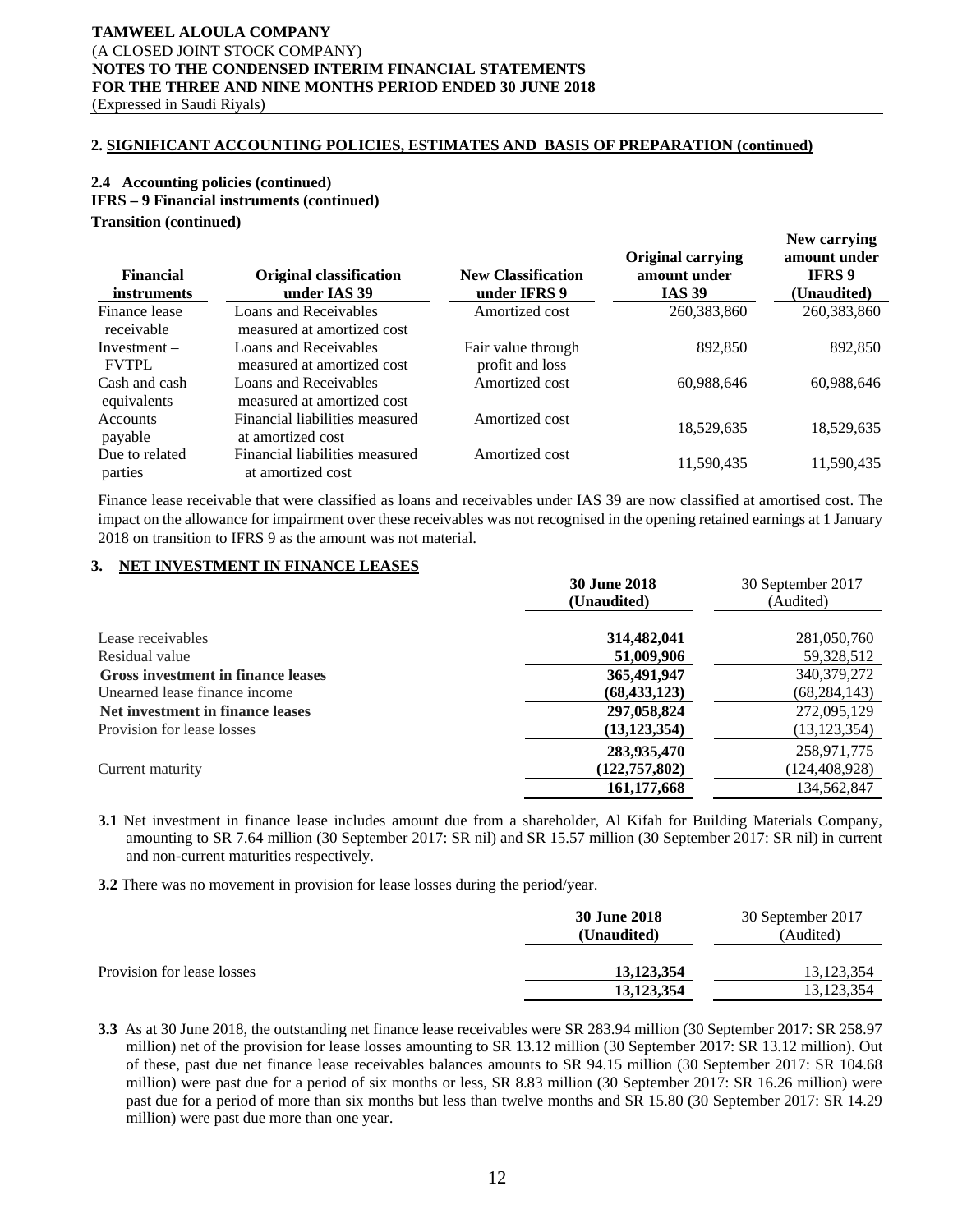# **3. NET INVESTMENT IN FINANCE LEASES (continued)**

**3.4** The maturity of the gross investment in finance leases as at 30 June 2018 is as follows:

|                                                   | <b>Gross investment</b><br>in finance leases<br>(Unaudited) | <b>Unearned leases</b><br>finance income<br>(Unaudited) | Net investment in<br>finance leases<br>(Unaudited) |
|---------------------------------------------------|-------------------------------------------------------------|---------------------------------------------------------|----------------------------------------------------|
| Not later than one year                           | 174,735,885                                                 | (38, 854, 728)                                          | 135,881,156                                        |
| Later than one year but not later than five years | 190,756,062                                                 | (29,578,395)                                            | 161, 177, 668                                      |
|                                                   | 365,491,947                                                 | (68, 433, 123)                                          | 297,058,824                                        |

The maturity of the gross investment in finance leases as at 30 September 2017 is as follows:

|                                                   | Gross investment in | Unearned leases | Net investment in |
|---------------------------------------------------|---------------------|-----------------|-------------------|
|                                                   | finance leases      | finance income  | finance leases    |
|                                                   | (Audited)           | (Audited)       | (Audited)         |
| Not later than one year                           | 174,280,854         | (36,748,572)    | 137,532,282       |
| Later than one year but not later than five years | 166,098,418         | (31, 535, 571)  | 134,562,847       |
|                                                   | 340,379,272         | (68, 284, 143)  | 272,095,129       |

**3.5** The Company's implicit rate of return on leases is in the range of prevailing market rate. These are secured against leased assets and down payments which are generally up to 17% of the cost of leased asset (30 September 2017: 20%). The Company's major assets for finance leases are cars and heavy equipment.

**3.6** Lease rentals collected during the period aggregate to SR 136.88 million. (30 September 2017: SR 162 million).

**3.7** The Company has disposed off certain financial assets (investment in finance leases) as at 1 October 2015 to Al Kifah Trading Company (a shareholder), amounting to SR 66.8 million. Lease receivables and related unearned lease finance income transferred were amounted to SR 71.5 million and SR 4.7 million, respectively.

The management has notified SAMA about these transactions in order to obtain a no-objection letter as required by Implementing Regulations of the Finance Companies Control law.

**3.8** The contractual rights and the titles of certain assets subject to the finance leases arrangements are under the name of Al Kifah Trading Company (a shareholder) amounting to SR 85 million and SR 146 million of net investment in finance leases as at 30 June 2018 and 30 September 2017 respectively. The shareholder has waived rights over these assets and confirmed that the risks and rewards pertaining to the assets have been transferred to the Company.

## **4. EQUITY INVESTMENT**

Based on the instructions of Saudi Arabian Monetary Authority "SAMA" in the month of December 2017 a new entity was incorpoarated to register the leasing contracts in the Kingdom of Saudi Arabia called "Saudi for leasing registration ("the Investee"). SAMA has instructed all leasing companies and banks to contribute to the capital of the new investee. The Company has contributed SAR 892,850, towards 89,285 shares (2% of total shares) and paid the amount in December 2017. However, these shares were not issued as at statement of financial position date.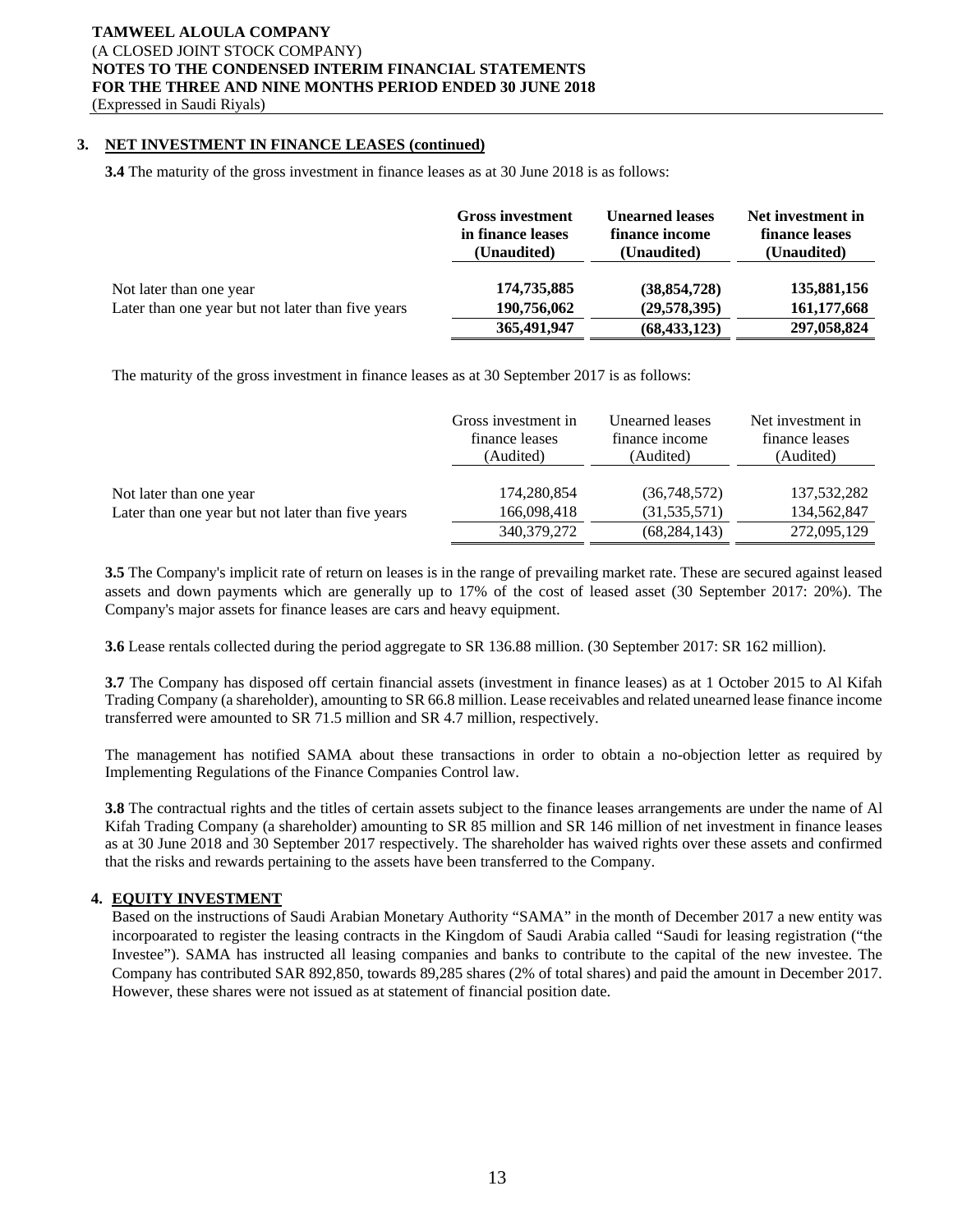# **5. SHARE CAPITAL**

The shareholding of the Company as of 30 June 2018 and 30 September 2017 is as follows:

|                                         | Ownership     |            |             |
|-----------------------------------------|---------------|------------|-------------|
|                                         | percentage    | Number of  |             |
|                                         | $\frac{6}{9}$ | shares     | Amount – SR |
| Al Kifah Holding Company                | 80            | 20,000,000 | 200,000,000 |
| <b>International Developers Company</b> |               | 1,250,000  | 12,500,000  |
| Al Kifah for Building Materials Company |               | 1,250,000  | 12,500,000  |
| Al Kifah Trading Company                |               | 1,250,000  | 12,500,000  |
| Al Kifah Contracting Company            |               | 1,250,000  | 12,500,000  |
|                                         | 100           | 25,000,000 | 250,000,000 |

## **6. DIVIDENDS**

On 10 May 2018, the shareholders have approved distribution of cash dividends amounting to SR 12,500,000 (SR 0.50 per share) and 16,422,724 (SR 0.66 per share) against earnings of years 2016 and 2017, respectively, as recommended by The Board of Directors and approved by SAMA. The Company has distributed and paid these dividends during the period.

## **7. BASIC AND DILUTED EARNINGS PER SHARE**

The basic and diluted earnings per share is calculated by dividing the profit for the period attributable to the shareholders by weighted average number of shares at the end of the period.

## **8. RELATED PARTY TRANSACTIONS AND BALANCES**

The Company transacts business with its related parties, which include its parent company (Al Kifah Holding Company), affiliated Companies and other entities in which the principal shareholder has share of interest. Such transactions are dealt on terms and conditions approved by the Company's management. Following are the related parties of the Company and the details of significant transactions:

|                                                             | For the nine                        | For the nine<br>months ended<br>30 June 2017 |
|-------------------------------------------------------------|-------------------------------------|----------------------------------------------|
|                                                             | months ended<br><b>30 June 2018</b> |                                              |
|                                                             |                                     |                                              |
|                                                             | (Unaudited)                         | (Unaudited)                                  |
| <b>Transactions:</b>                                        |                                     |                                              |
| Al Kifah Holding Company – a shareholder                    |                                     |                                              |
| Repayment of loan                                           |                                     | (29,004,383)                                 |
| Loan from shareholder                                       |                                     | 1,912,960                                    |
| Value added tax paid on behalf of the Company               | 615,783                             |                                              |
| Advertising expenses                                        | 172,028                             |                                              |
| Amount paid against advertising expenses                    | (172, 028)                          |                                              |
| Services provided                                           | 741,695                             |                                              |
| Amounts paid against services                               | (660,790)                           |                                              |
| Al Kifah for Building Materials Company (Al Kifah Building  |                                     |                                              |
| Equipment Branch ) - a shareholder                          |                                     |                                              |
| Heavy machinery and equipment sales financed by the Company | 51,404,167                          | 34,583,540                                   |
| Amount paid against machinery and equipment financed        | (53, 677, 778)                      | (48, 742, 040)                               |

Assets provided on lease to the shareholder (note 3.1) **23,217,963** -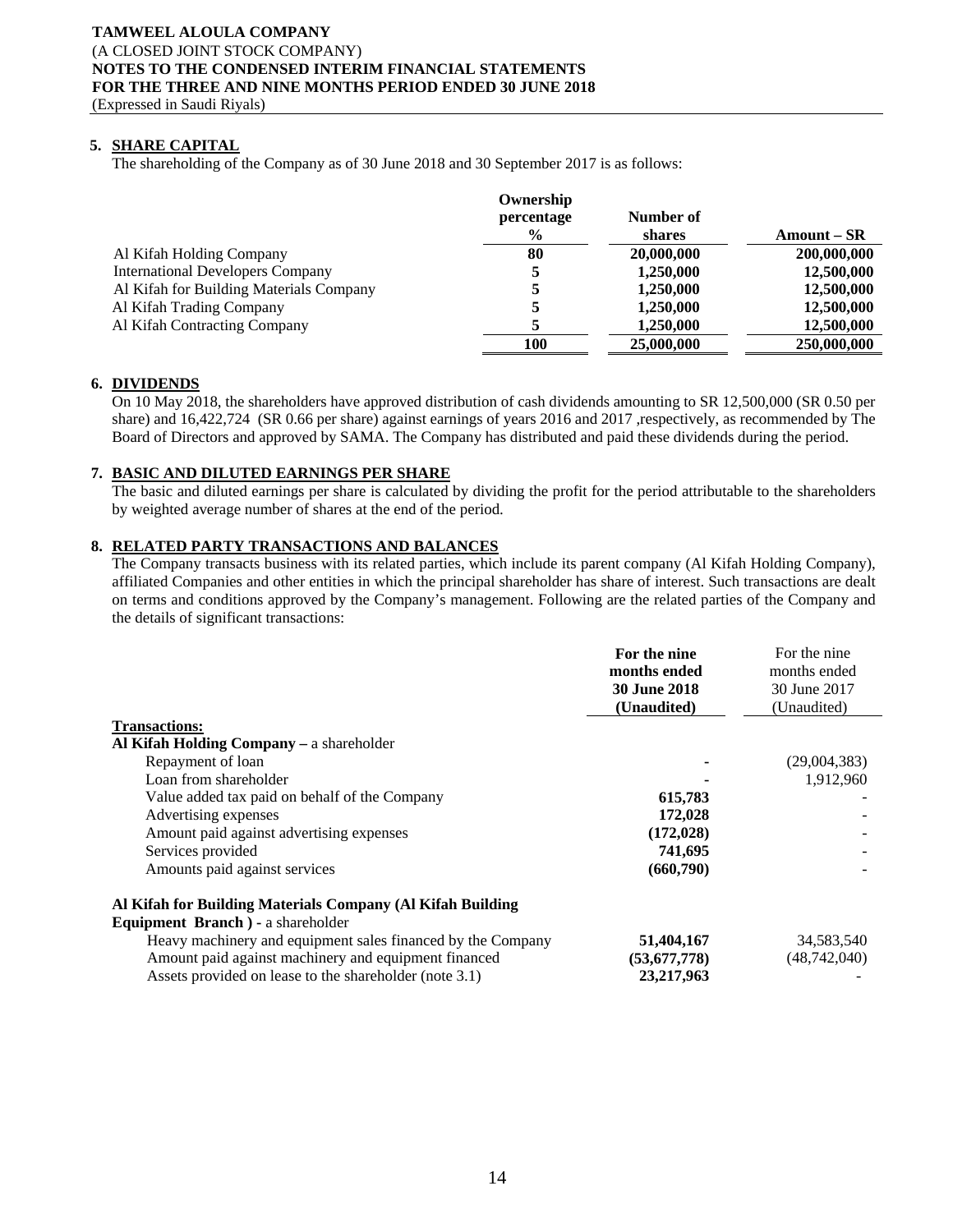## **8. RELATED PARTY TRANSACTIONS AND BALANCES (continued)**

|                                                               | For the nine<br>months ended<br><b>30 June 2018</b><br>(Unaudited) | For the nine<br>months ended<br>30 June 2017<br>(Unaudited) |
|---------------------------------------------------------------|--------------------------------------------------------------------|-------------------------------------------------------------|
| Al Kifah Real Estate Company – other related party            |                                                                    |                                                             |
| Annual rent for the Company's head office                     | 1,157,587                                                          | 850,000                                                     |
| Rent paid by the Company                                      | (1,157,587)                                                        | (850,000)                                                   |
| Al Kifah Contracting Company – a shareholder                  |                                                                    |                                                             |
| Amount due against construction of new office                 |                                                                    | 33,647                                                      |
| Amount paid against construction of new office                |                                                                    | (33, 647)                                                   |
| Al Kifah Information Technology Company - other related party |                                                                    |                                                             |
| Information technology fee                                    | 336,874                                                            | 362,740                                                     |
| Amount paid against Information technology fee                | (66,750)                                                           | (362,740)                                                   |
| Al Kifah Trading Company - other related party                |                                                                    |                                                             |
| Assets purchased for the purpose of leases                    | 4,597,720                                                          | 14, 207, 690                                                |
| Amount paid against assets purchased                          | (4, 112, 220)                                                      | (14,291,440)                                                |
| Al Kifah for Shore Advisory Services - other related party    |                                                                    |                                                             |
| Amount paid against services                                  | (62,500)                                                           |                                                             |

i) The above mentioned transactions with related parties resulted in the following balances:

| Due to related parties:                           | <b>30 June 2018</b><br>(Unaudited) | 30 September 2017<br>(Audited) |
|---------------------------------------------------|------------------------------------|--------------------------------|
| Al Kifah for Building Materials Company (Al Kifah |                                    |                                |
| <b>Building Equipment Branch</b> )                | ٠                                  | 2,273,611                      |
| Al Kifah Holding Company                          | 1,302,123                          | 605,435                        |
| Al Kifah Shore Advisory Services Company          | -                                  | 62,500                         |
| Al Kifah Trading Company                          | 485,500                            |                                |
| Al Kifah Information Technology Company           | 270,124                            |                                |
|                                                   | 2,057,747                          | 2,941,546                      |

ii) Key management personnel compensation comprised of the following transactions:

|                                           | For the nine months | For the nine months |
|-------------------------------------------|---------------------|---------------------|
|                                           | ended               | ended               |
|                                           | <b>30 June 2018</b> | 30 June 2017        |
|                                           | (Unaudited)         | (Unaudited)         |
| <b>Transactions:</b>                      |                     |                     |
| Compensation of key management executives | 1,477,494           | 516,268             |
| Directors meeting attendance fee paid     | 24,000              | 39,000              |

## **9. SEGMENT REPORTING**

A segment is a distinguishable component that is engaged in providing leases services (a business segment), which is subject to risks and rewards that are different from those of other segments.

The Company essentially monitors its business as a single business segment and accordingly as per management's opinion that segment reporting is not relevant. The Company only operates in the Kingdom of Saudi Arabia.